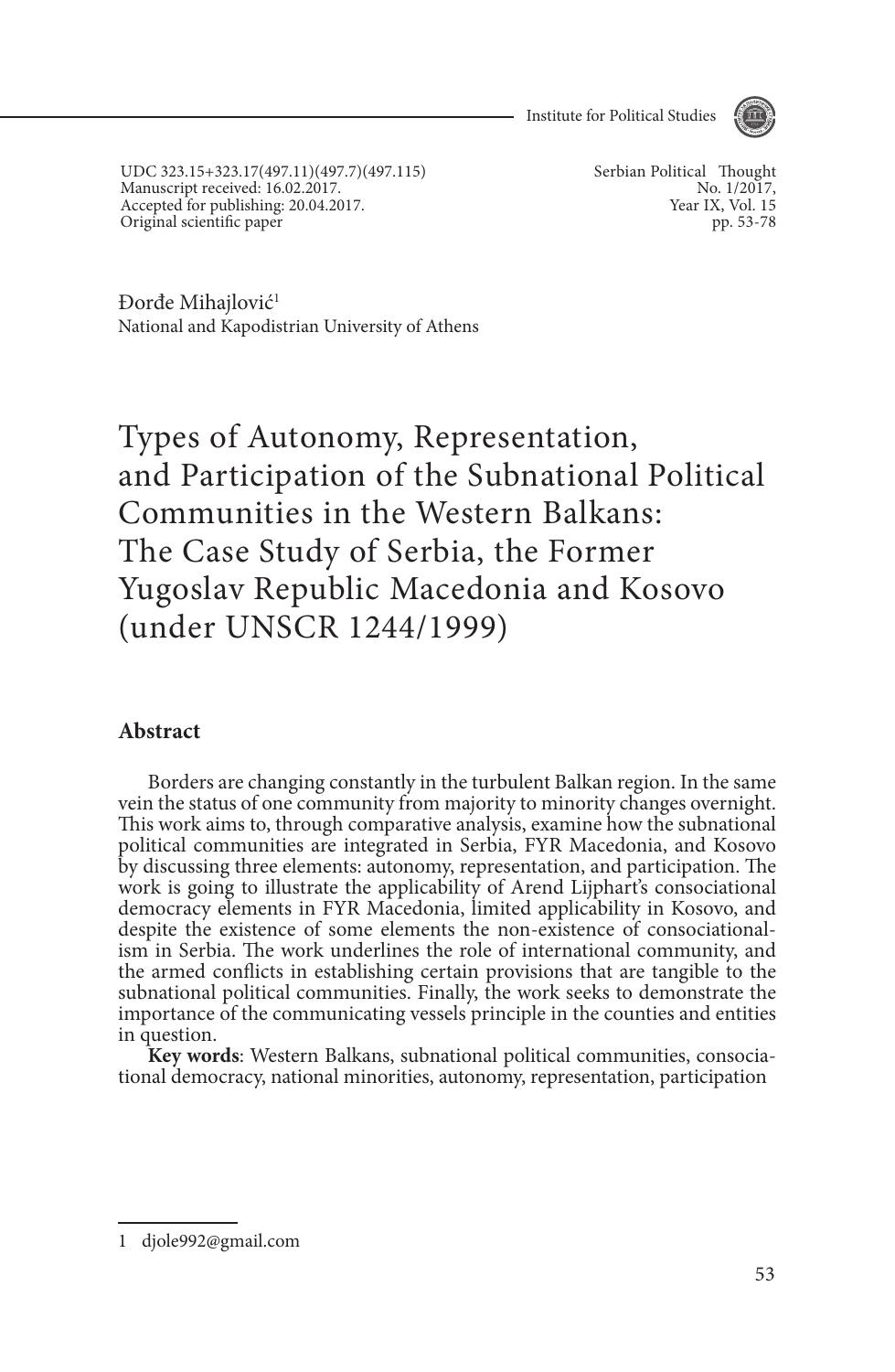**SERBIAN POLITICAL THOUGHT** 

#### **Introduction**

Many will agree that the Balkans is one of the most complex areas in the world – for an outside observer it is a region which is hard to understand and catch up with. The successor states of Yugoslavia are nowadays collectively dubbed the 'Western Balkans' (minus Slovenia, plus Albania) only due to geographical reasons that is being the west of Bulgaria and Romania. These countries became on the one hand independent nation states, and on the other hand plural, multi-ethnic in character. Regardless, the new-born nation states are internally considered in rather ethnic than civic terms. Many ethnic communities different from the dominant one stayed inside or outside the newly established borders. Having that in mind this work is going to examine in a comparative perspective how subnational political communities are integrated in Serbia, the former Yugoslav Republic of Macedonia (FYR Macedonia) and Kosovo (under United Nations Security Council Resolution 1244/1999, thereafter Kosovo) from three aspects: the first chapter is going to examine the types of autonomy granted to these communities; the second representation in national and local representative bodies; and the third the formal and informal forms of participations of these communities.<sup>2</sup>

The term subnational political communities is a joint term referring to all national minorities in respective countries and entities regardless of how they are defined by domestic legislatures. It includes every community that is non-dominant one in Serbia, FYR Macedonia and Kosovo. Except the Jewish community in Serbia which opted for its religious character, all other non-majority communities in the respective countries and entities are defined in terms of their ethnic affiliation, which in many cases coincides with their linguistic or religious affiliations (Albanians are an ethnic group, of Islam faith and use the Albanian language). It should be mentioned that the major subnational communities in countries and entities under examination are territorially concentrated in one region, for instance in Serbia Hungarians are concentrated in Vojvodina, Albanians in the northwestern parts of FYR Macedonia, and the Serbs in northern Kosovo.

<sup>2</sup> In the work will be used name references that are in the United Nations official usage. Moreover, the aim of the work is neither to discuss status of Kosovo, nor name dispute between governments in Skopje and Athens.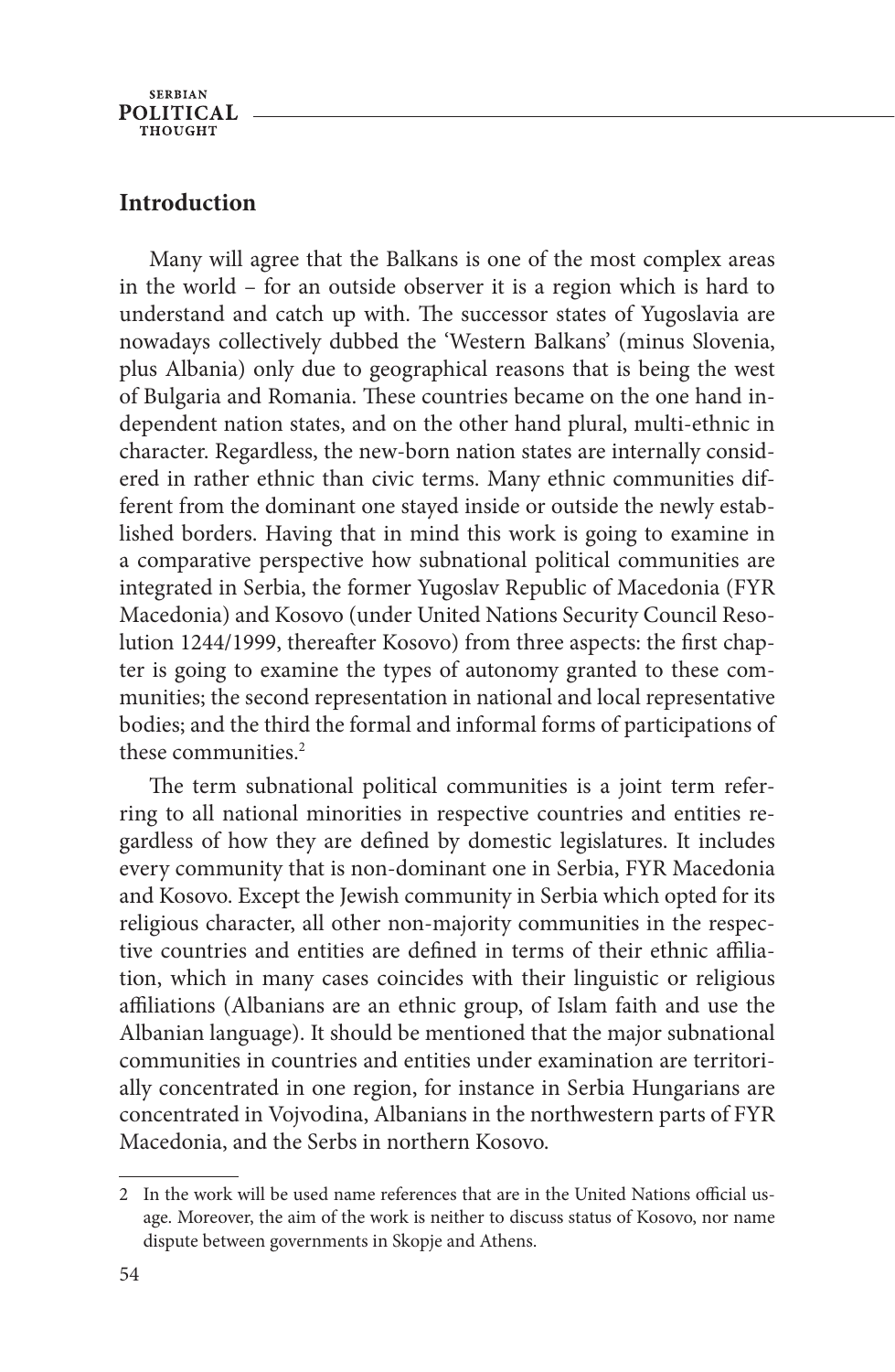The period that this work is covering are the years from the independence declaration (self-proclaimed in the Kosovo case) onward. It will be argued how the tradition of ethnic conflict affected the constitutional solutions and informal rules in the respective countries and entities.

The case studies that I have chosen for this work Serbia, FYR Macedonia and Kosovo are multi-ethnic, plural societies. That is the reason why I am going, for the purpose of this work, to rely on Arend Lijphart's model of consociational democracy which is presented in his 1977 book *Democracy in Plural Society: A Comparative Exploration*. Lijphart (1977: 3-4) deals with heterogeneous, plural societies tarred with segmental cleavages which may be of a religious, ideological, linguistic, regional, cultural, racial, or ethnic nature. Lijphart (1977: 25) defines consociational democracy by using four indicators: a grand coalition, the mutual veto, proportionality in political representation and public administration of all substantial groups, and a high degree of autonomy for each segment. A favourable number of segments is about three or four (Lijphart 1977: 57). The following chapters will discuss the applicability of consociational democracy in three examined cases.

For the purpose of this work, between August and September 2016**,** I travelled to five cities: Subotica, Belgrade, Kosovska Mitrovica (North and South), and Skopje. In those cities I conducted interviews with the intellectuals of different academic and ethnic background aiming to compare various approaches of the issues in question.

In order to maintain comparative approach in the work I will be combining the legal frameworks, the findings of the books and articles on this topic, with opinions of my interviewees, and with my own findings from the field research.

### **Autonomy**

The autonomy which central government grants to subnational levels may take different shapes depending on many factors. The reasons why countries embrace autonomy as a way of integration of subnational elements might be found in their inner demographic structures but also in external pressure. Serbia, FYR Macedonia, and Kosovo where exposed to external pressure to grant a certain kind of autonomy to subnational political communities due to segmental cleavages that occasionally occur in these countries, but primarily due to armed conflicts that took place in Kosovo (1999) and FYR Macedonia (2001).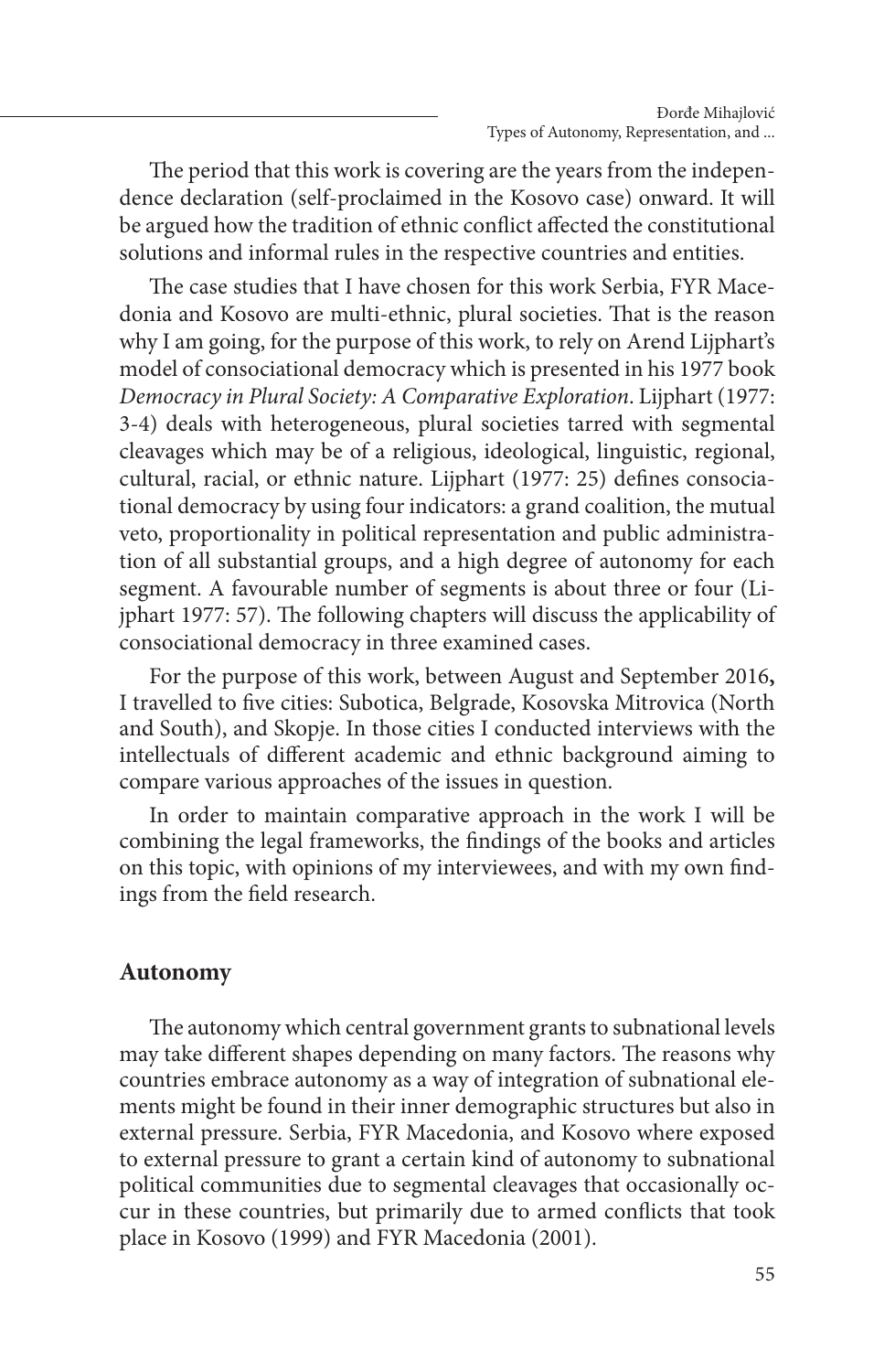According to Ruth Lapidoth, Christoph Pan and Beate S. Pfeil, three types of autonomy can be distinguished: territorial autonomy, cultural or personal autonomy, and local autonomy (local self-administration) (Benedikter 2006: 5-6). Territorial autonomy is granted to a group that constitute a majority or a significant part of a specific region, and thus enjoy autonomous legislation, government, administration, and judiciary in managing their own affairs, sovereignty claim is excluded though (Benedikter 2006: 5). In the case of more dispersed communities the special status is not granted to a specific unit, but contrary to the territorial autonomy to the members of a specific community (ethnic, religious, linguistic) and it is called cultural or personal autonomy (Benedikter 2006: 6). The local autonomy depends on several indices: the ethnic majority, the preparedness of the majority to grant autonomy, the presence of a kin-state, the size, the influence of the ethnic minority, the general international environment (Benedikter 2006: 7). Residents enjoying local autonomy are guaranteed the possibility of looking after their own, national minority-related matters, and in particular those matters which essentially lie exclusively or predominantly in the interest of the local community (Benedikter 2006: 7). In paragraphs below I am going to examine which type of autonomy is implemented in Serbia, FYR Macedonia, and Kosovo.

In accommodating the distinct nature of national minorities, Serbian Parliament passed the 2002 Law on Protection of Rights and Freedoms of National Minorities which introduced the institution of the National Council of National Minorities (thereafter national councils) in order to protect the different ethnic, religious, linguistic and cultural natures of the national minorities. The 2009 Law on National Councils was passed defining in detail the role and competences of national councils in four areas: culture, education, the media, and the official use of language and alphabet.

National councils represent national minority in four aforementioned areas, they decide or participate as advisors in the decisionmaking process, found institutions, companies and other organizations in these areas. The national councils are largely dependent on financial sources granted from the central government. All national councils are represented in the Council of the Republic of Serbia for National Minorities. In addition, the minimum of 15 pupils is required for lectures in a minority language, and the minority language is in the official use on condition that the minority in question constitutes 15% of the total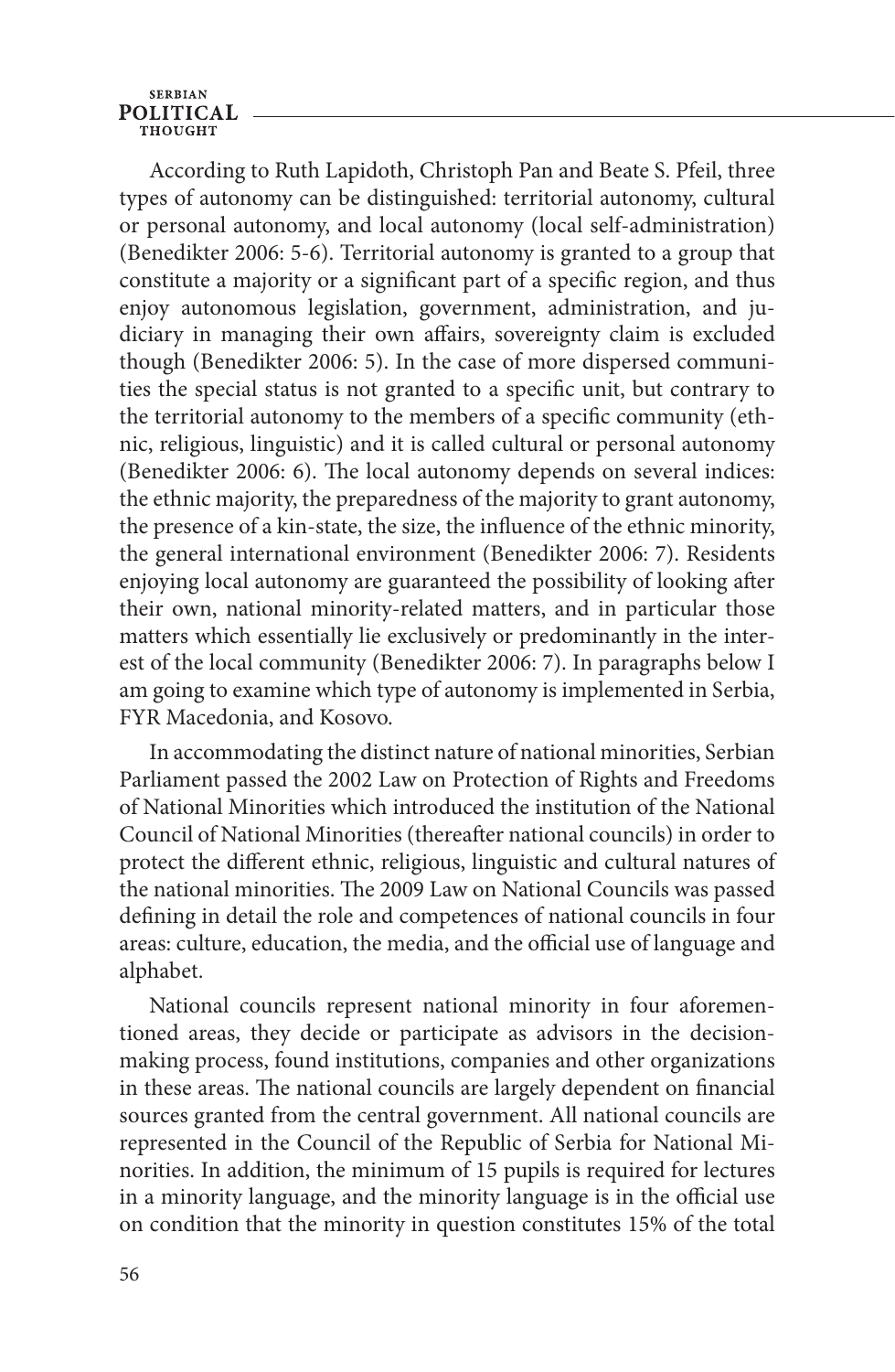population of the municipality (Law on Protection of Rights and Freedoms of the National Minorities).

The autonomy that Serbia granted to national minorities is in elaborated typology cultural or personal autonomy. Florian Bieber (2007: 249-250) viewed this as symbolic steps and declaratory despite the fact that the status of minorities has progressed dramatically since the 1990s.

Professor Nebojša Vladisavljević (Interview, August 19<sup>th</sup>, 2016) stated that the cultural autonomy in Serbia is big enough, but depends on a national minority's capacity to enjoy it. For Bálint Pásztor (Interview, August 17<sup>th</sup>, 2016), the representative of Hungarians in the national parliament, the national council is the institution of essential importance, furthermore Pásztor underlined the fact that the national councils were defined according to the model that was initially offered by Hungarians. On the other hand, Slaven Bačić (Interview, August 17<sup>th</sup>, 2016), the president of the Croatian National Council, on behalf of the small minorities, pointed out that the national council is an impotent body without representatives in the parliament, it is a formal body without essential autonomy. Forum for Ethnic Relations' fellow Ksenija Marković (Interview, August  $18<sup>th</sup>$ , 2016), defined national councils as the 'advisory mechanisms of cultural autonomy', furthermore Marković argued that the cultural autonomy is not what some minorities wish it were, for instance Bosniaks, that is minority self-governance which includes control over a certain territory.

Worth mentioning is that the autonomy of Vojvodina is derived from its history rather than its ethnic heterogeneity, hence the question of Vojvodina is not a minority question. My interlocutors from Vojvodina agree that bigger autonomy for Novi Sad means less dependence on Belgrade, nevertheless, as Bálint Pásztor (Interview, August  $17<sup>th</sup>$ , 2016) confirmed no secessionist demands are on the agenda of any national minority. On the other hand, in 2001 as a follow-up to the Kosovo War, there was the armed conflict in so-called Preševo Valley (Southern Serbia), which forced Serbia to set the Coordinating body for the municipalities of Preševo, Bujanovac, and Medveđa in order to calm down the tensions and establish peace. According to a member of the Coordinating body Jelena Marjanović (Interview, August 22<sup>nd</sup>, 2016), the purpose of the body is to reintegrate rebel Albanians and generally Albanian community in Serbian society; Marjanović excludes any fear of secession of these municipalities or annexation to Kosovo, as it is, in light of the unrecognized 1992 referenda demanded by the nationalis-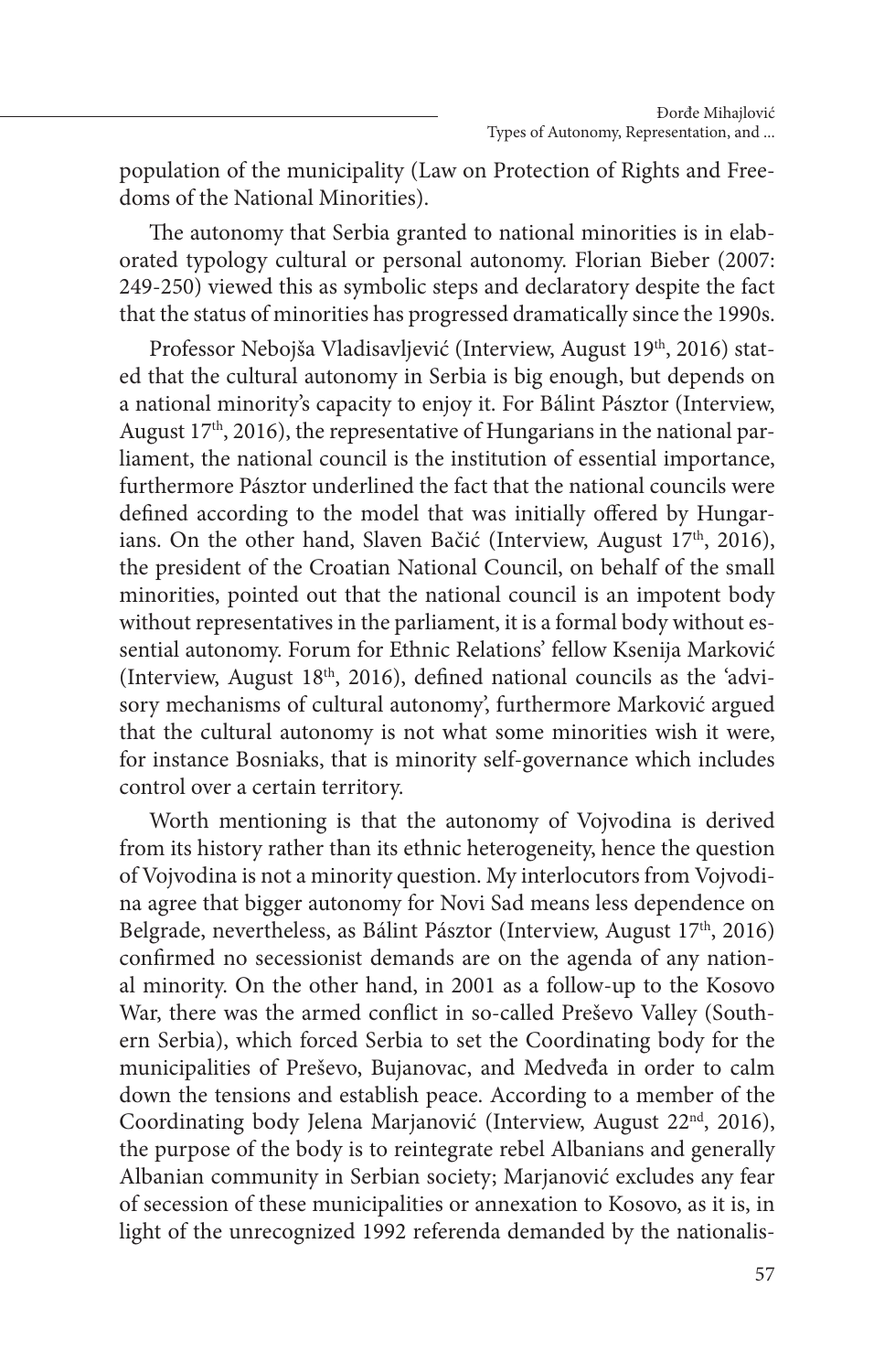tic Albanians. The demands for autonomy of the Sandžak/Raška region according to the unrecognized 1992 referendum are occasionally made by Bosniak politicians represented in the Bosniak National Council, but without a real plan of implementation.

Serbia endorsed cultural autonomy as a principle in accommodating its minorities, especially the big minorities. This implies that national minorities do not have any veto power, but rather advisory. Occasional claims for more autonomy, making references to unrecognized referendums aiming in long-term independence, and hence centrifugal tendencies just deepen the fear in Serbia that granting new autonomy or strengthening the existing one is just one step toward a secession as it was the case with Kosovo.

Following Kosovo 2008 declaration of independence the parliament in Priština voted in favour of new constitution. The independence of Kosovo was primarily the goal of Kosovo Albanians, while Kosovo Serbs as second biggest ethnic group strongly opposed and have since then boycotted the statehood of Kosovo to a large extent. In order to make Serbs embrace the new-born country, Kosovo lawmakers adopted many provisions which were initially prescribed by the UN envoy Martti Ahtisaari. The Ahtisaari plan envisioned a strong EU civilian and military presence, and it also aimed to establish 'a multi-ethnic society exercising self-government' through its own legislative executive and judicial institutions (Cohen, Lampe 2011: 84).

Serbian and Albanian are the official languages in Kosovo. The languages of other communities can also be recognised as official if they constitute at least 5% of the total municipal population (2006 Law on the Use Languages).

Apart from cultural autonomy, embodied in nurturing a distinct religion, language, traditions, and culture which enable the preservation of community's identity, the core of deeper institutional autonomy in Kosovo lays in a significant empowerment of municipalities. Apart from traditional municipal competences, for instance local economic development or urban and rural planning, the Serb-dominated municipalities are enjoying enhanced competences. The 2008 Law on Self-governance proscribes that the Serb-majority municipalities North Mitrovica, Gračanica, and Štrpce have the competence in secondary health care, North Mitrovica has competence in higher education; all municipalities in which the Kosovo Serb community is in the majority have the authority to exercise responsibility for cultural affairs. In addition, all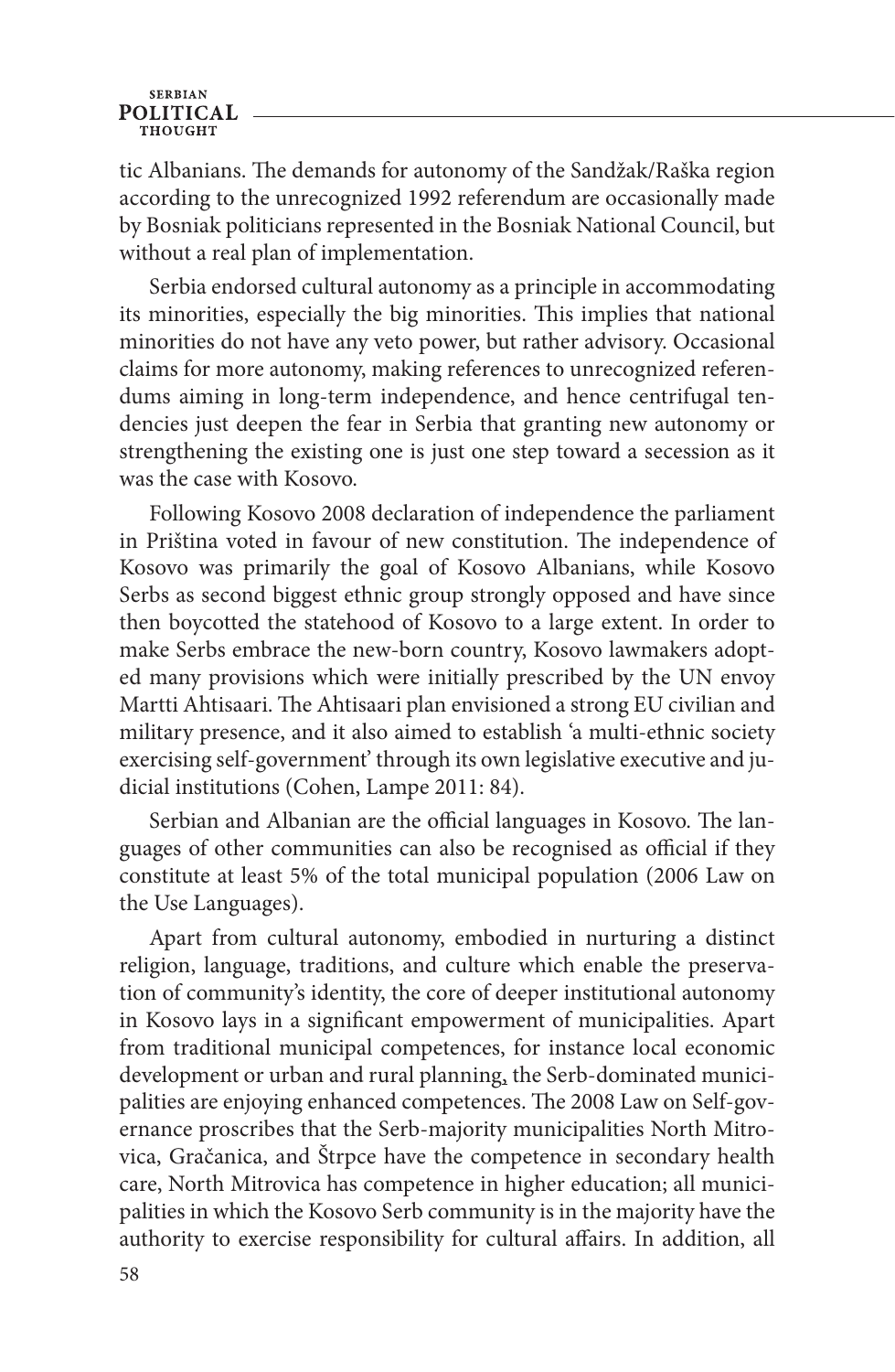Serb-dominated municipalities have the right to select the local police commander.

It should be noted that according to the 2007 Ahtisaari plan seven new municipalities with Serb majority were created, in total four municipalities in the north and six to the south of the river Ibar where Serbs are in the majority. These exact ten municipalities were prescribed in the 2013 Brussels Agreement to consist the Association/Community of Serbian Municipalities (A/CSM). On the one hand, in Belgrade it is seen as a new level of governance in Kosovo empowered with the executive competences, but, on the other hand, Priština perceives the A/CSM as an association prescribed in Kosovo legislation without additional executive powers. Since the agreement was signed, almost nothing has been done in term of its implementation. Malazogu, Ejdus, Nič, and Żornaczuk (2015: 5) see the A/CSM as 'a supra-municipal structure', and point out two levels in perception of the ASM: "Viewed positively, the ASM is a major compromise which increases the clout of Kosovo Serbs in Kosovo in exchange for their integration; But viewed negatively, the ASM could be a new vehicle for the north's ongoing centrifugal tendency, acting as Belgrade's hand-brake over Kosovo's functionality".

Nebojša Vladisavljević (Interview, August 19<sup>th</sup>, 2016) stated that the A/CSM is nothing but a glorified self-governance which is Priština's compensation for the recognition of its independence by the West. On the other hand, Albanian intellectual Prof Nexhmedin Spahiu (Interview, September 04<sup>th</sup>, 2016) claimed that the Serbian municipalities exercise big power, they are like little states, and the A/CSM is disguise for Belgrade, it exists for the purposes of propaganda, it is not of essential importance. For historian Jovan Aleksić (Interview, September 4<sup>th</sup>, 2016) the A/CSM in the North is seen as a mechanism for protection of the remaining Serbs in Kosovo, but until the formation it represents nothing. Aktiv's fellow researcher Milica Andrić (Interview, September  $05<sup>th</sup>$ , 2016) agreed with Aleksić pointing out that until 2013 everybody in the North believed in the partition of Kosovo. Andrić (Interview, September 05<sup>th</sup>, 2016) assessed the A/CSM as the legal channel for money from Serbia in Kosovo. Gorani activist Dijana Hasani (Interview, September 05<sup>th</sup>, 2016) argued that the A/CSM is a replacement for the partition, and the reason for other communities to feel marginalized because they are omitted in the Agreement. Hasani (Interview, September 05<sup>th</sup>, 2016) went further claiming that due to assimilation fear, Gorani people would like to join the A/CSM. Ana Marija Ivković (Interview, Septem-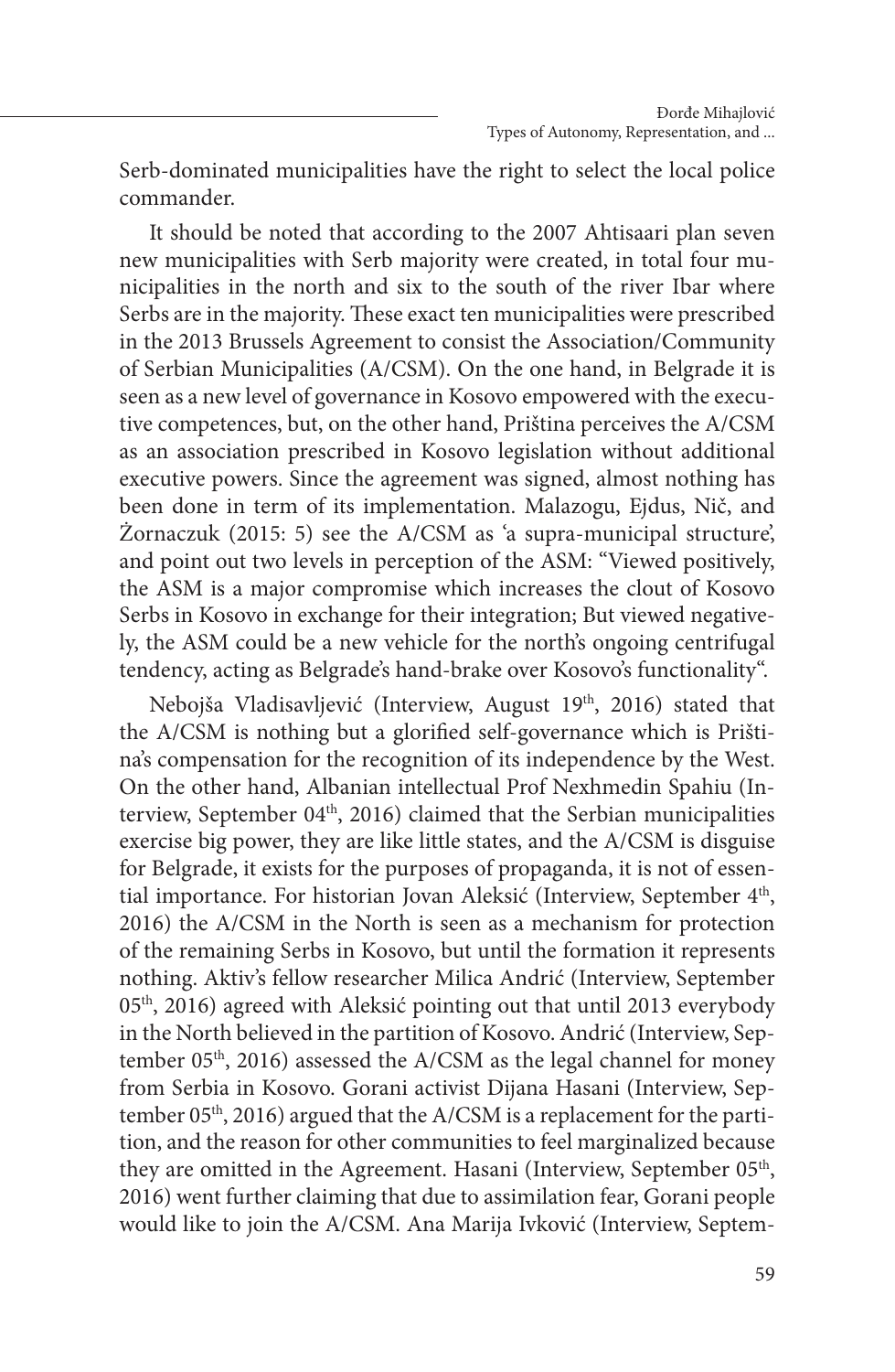ber 5<sup>th</sup>, 2016), a KoSSev portal journalist, stated that the best solution for the Serbs is status quo, being part of Serbia and Kosovo at the same time.

The Serb-majority municipalities empowered with enhanced competences go in line with the third type of autonomy in Lapidoth, Pan, and Pfeil's typology. Overall, *de jure* the system leaves lots of opportunities, but *de facto* the unresolved status of Kosovo puts the affirmative provisions in a deadlock.

FYR Macedonia had first-hand knowledge of what the principle of communicating vessels means in the Balkans. The armed conflict in FYR Macedonia took place two years after the Kosovo war and had implications on the post-2001 statehood of FYR Macedonia. The EU-USA-NATO-brokered Ohrid Framework Agreement (OFA) aimed to bridge the gap between Albanians and Slav Macedonians. As Cohen and Lampe (2011: 83) stated, the Ohrid Agreement was "designed to accommodate Albanian demands for greater standing and equality in the state by changing the preamble to the Constitution (…), altering the system of parliamentary voting, promising a larger representation of Albanians in the police, broadening the use of the Albanian language in official proceedings, and providing for more religious freedom and decentralization". The Macedonian Constitution proscribed the minimum of 20% for communities to enjoy the equal use of their language, only Albanians are managing to meet this requirement on a national level, and the small communities in several municipalities, for instance, Serbs in Kumanovo.

The core of decentralization was not in creating a new level of governance but in empowering the municipal level with enhanced competences. Furthermore, the boundaries of new municipalities were drawn according to ethnic lines in order to accommodate ethnic differences. Territorial autonomy was not prescribed in the OFA, but instead strengthening local self-government has been a key aspect of the Macedonia arrangement (Bieber 2004: 231). Decentralization aims to provide local, culturally diverse communities greater control over their own affairs (Lyon 2001: 87). This means that, for instance, in the dominantly Albanian town of Tetovo, the mayor is Albanian as well as most of the local parliament deputies, and thus Albanians can manage their local affairs the way they see fit.

I asked my interlocutors to appraise the OFA, and here I am going to present their answers. Prof Veton Latifi (Interview, September 07<sup>th</sup>, 2016) argued that the OFA created a language federalization of Mace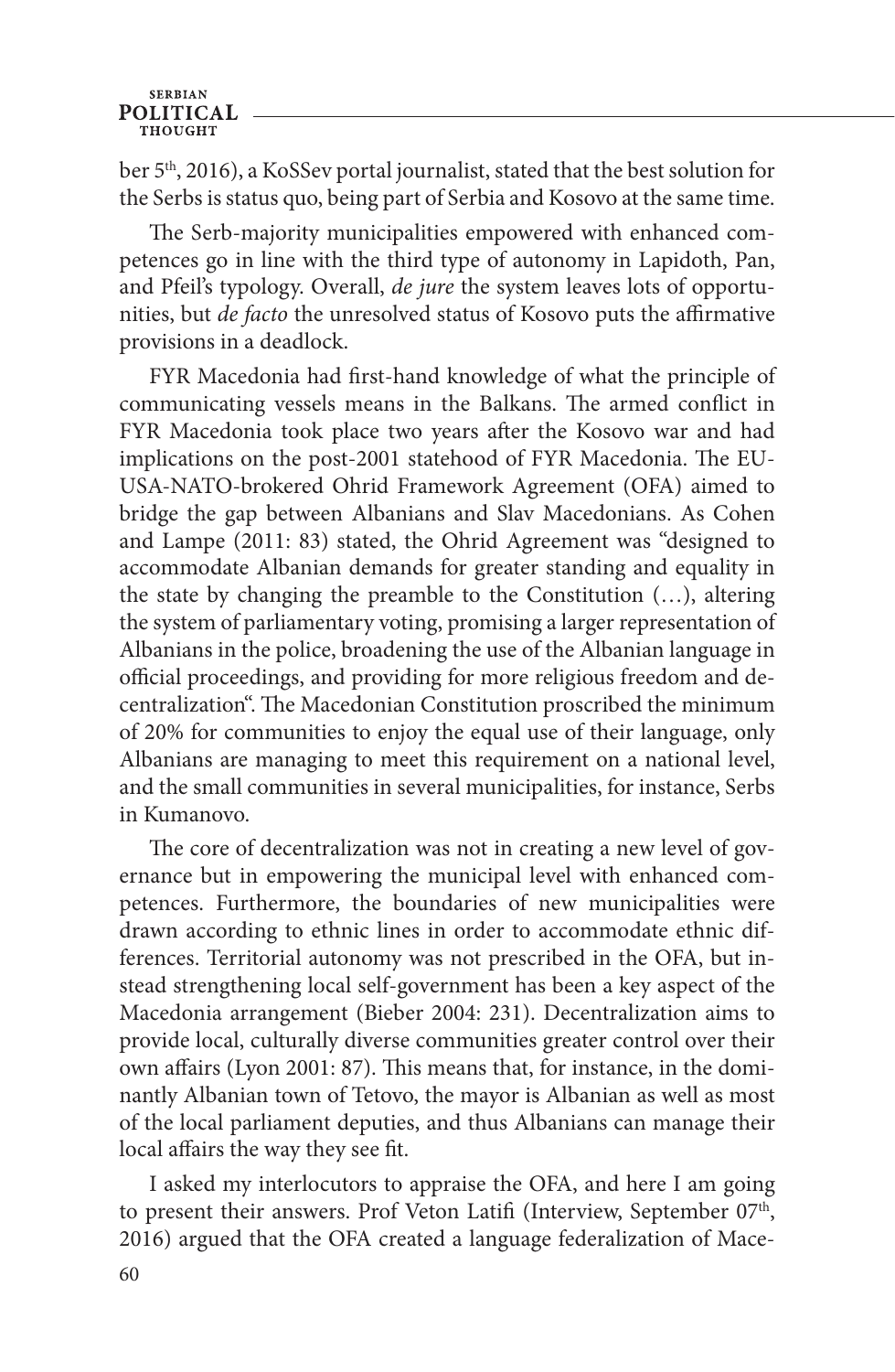donia, furthermore it was just about granting some rights, not autonomy, thus autonomy is in Albanian perception still an aspiration. Prof Agon Demjaha (Interview, September 07<sup>th</sup>, 2016) appraised the OFA, on the one hand, by Macedonians as maximum rights for Albanians, and, on the other hand, for Albanians as a starting point. Prof Zhidas Daskalovski (Interview, September 07<sup>th</sup>, 2016) highlighted two aims of the OFA, first to end the war, and second to create the multi-ethnic identity which the OFA failed to establish, because there are no joint media, political parties etc. hence there are no signs of a supranational identity. Prof Dane Taleski (Interview, September 09<sup>th</sup>, 2016) saw the OFA as an instrument for communities to take part in public life, which set up the rules of the game which are not obeyed.

Since the general impression was that the OFA hasn't solved all issues, and that communities continue to live parallel lives, I asked what the solution would be for FYR Macedonia. Agon Demjaha (Interview, September  $07<sup>th</sup>$ , 2016) offered four different scenarios: first, the most radical one is secession; second, territorial federalisation; third, functional federation with bicameralism and a double-majority vote which is the best option; finally, citizens' concept which is not working in the Balkans. Veton Latifi (Interview, September 07<sup>th</sup>, 2016) argued that FYR Macedonia should be a bi-national state, which is not easily accepted by Macedonians, without borders changes, but in the future everything is possible. Both Demjaha and Latifi look with sympathy toward the Association/Community of Serbian Municipalities in Kosovo as a model to accommodate Albanian demands in FRY Macedonia. Researcher Kaltrina Selimi (Interview, September 08<sup>th</sup>, 2016) stated that demands for new rights or autonomy by Albanians will disappear if the issue of budgeting the municipalities is solved.

The decentralization outlined above goes in line with Lapidoth, Pan and Pfeil's local self-administration as a type of autonomy. The OFA created conditions for power sharing between Macedonians and Albanians, but excluded small communities (Turks, Vlachs, Serbs, Roma, Bosniak) which are, as Demjaha (Interview, September 07<sup>th</sup>, 2016) pointed out, 'a décor of political agenda'. The discussion of whether the OFA is the starting point or the apex will remain a priority question in the post-2001 FYR Macedonia.

By using typology elaborated above I can conclude that neither Serbia, nor FYR Macedonia, and Kosovo opted for territorial autonomy in integrating the subnational political communities. On the one hand,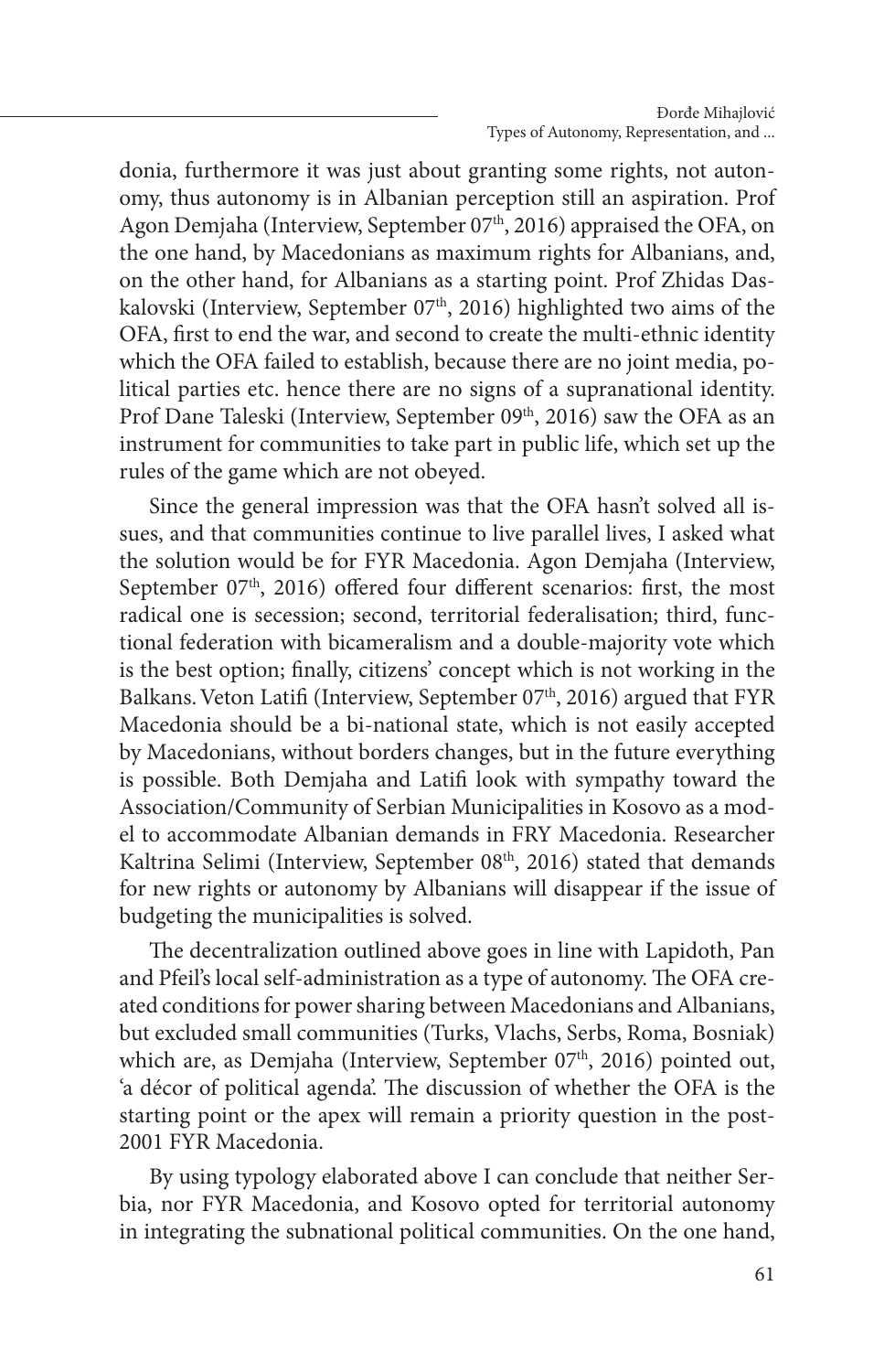Serbia embraces cultural autonomy in accommodating its minorities, on the other, in FYR Macedonia, and Kosovo apart from provisions which aim to protect the distinct nature of non-majority communities, the core of autonomy is embodied in decentralization, in empowering the municipal level of governance. The reasons behind this difference may be found in the armed conflicts that took place in FYR Macedonia and Kosovo which influenced the communities to concentrate in certain municipalities. Due to their concentration, non-majority communities are enjoying autonomy to run their own affairs on the local level where they constitute the majority. On the other hand, national minorities in Serbia are dispersed, and personal autonomy is more applicable. One way or another, some kind of autonomy is exercised by the subnational political communities, and hence the three meet the Lijphart's autonomy requirement for consociational democracy.

The key similarity in the cases under examination is a tendency to create a system which will answer to the demands of the biggest non-majority community. The national councils are thus created after the Hungarian blueprint; the Ahtisaari plan and the Ohrid Framework Agreement were designed to accommodate the Kosovo Serbs and Albanians, respectively.

Finally, centrifugal tendencies are noticeable in the region, as outlined above the Sandžak, Preševo Valley, Northern Kosovo, and Western FYR Macedonia are the locations such tendencies are coming from. Furthermore, the mechanisms used in one country might be highly influential in another. Hence the Association/Community of Serbian Municipalities in Kosovo, which as notion exists only on paper, gained lots of attention among the Albanians in Preševo Valley, and those in northwestern parts of FYR Macedonia. The mirror effect, and wider implications for the region have to be taken into consideration before making new arrangements which concern the subnational political communities.

## **Representation**

Sufficient and real representation is very important in enjoying all prescribed rights and freedoms granted to subnational political communities. Serbia and FYR Macedonia ratified the Council of Europe's Framework Convention for the Protection of National Minorities (Stras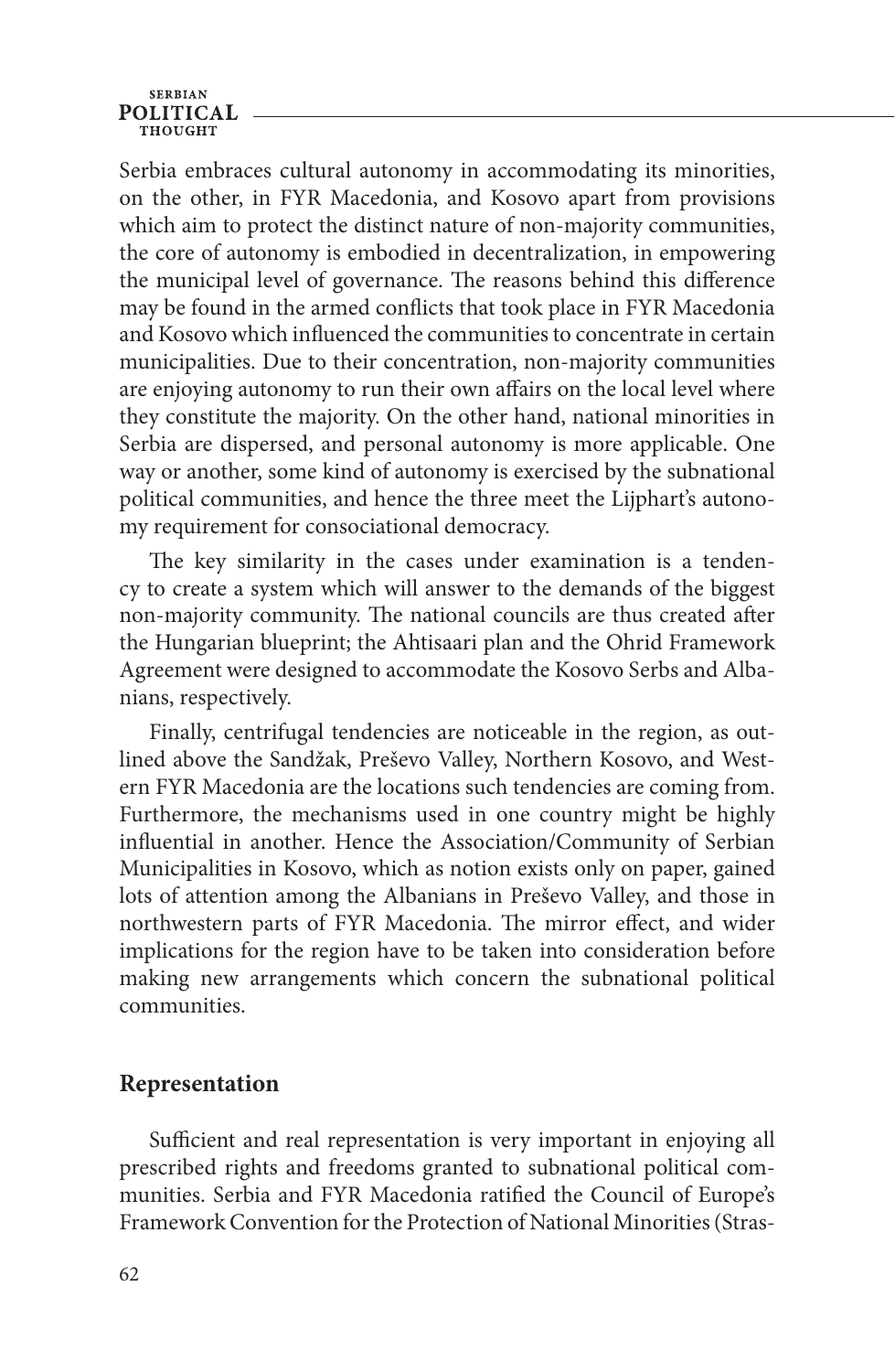bourg 1995), and Kosovo incorporated the Convention in its Constitution despite not being a member of the Council of Europe. The main message of the Convention suggests the pluralist democracies should not only respect national minorities but also create conditions enabling them to preserve and develop their identity. In the case that a country lacks mechanisms to fulfil this goal the 1999 OSCE's Lund Recommendations suggests special representation of national minorities through a reserved number of seats in one or both chambers of parliament or in parliamentary bodies.Aiming to facilitate minority representation and influence the Lund Recommendations suggest a proportional representation system which enable national minorities to more easily win the seats in the parliament, furthermore, a lower numerical thresholds for representation help the inclusion of national minorities in governance.

Daniel Bochsler (2010: 153) in his analysis of representation of ethnic minorities in post-communist democracies underlines how electoral rules have a major impact on the inclusion of minorities in political life. Florian Bieber (2004: 233) argues that electoral systems play significant role in representation of groups in parliament as well as how votes are counted, the level of threshold, and existence of reserved seats, and a degree of overrepresentation or positive discrimination in case of smaller minorities. In this chapter I will discuss how lawmakers in the countries and entities under examination understood these recommendations, and which method in minority representation they opted for.

Serbia opted for the proportional representation system using a positive discrimination method in including political parties of national minorities in main representative bodies at the national, provincial, and local level. In line with the Law on Election of Deputies political parties of national minorities and minority coalitions will participate in the distribution of mandates even if they win less than 5% of the total number of voters who voted. For the election of national minorities' representatives the so-called natural threshold is applied. Natural threshold requires for a mandate 0.4% or about 16,000 obtained votes with the expected turnout of 60% of registered voters, which is a threshold that for most national communities may be difficult to reach (Lončar 2011: 6-7). This affirmative method is more suitable for the big minorities such are the Hungarians, or Bosniaks, and territorially concentrated minorities such are the Albanians, but not for the small and dispersed minorities, for instance Croats. An example of a bilateral attempt to ensure minority representation is the 2005 agreement between Serbia and Montene-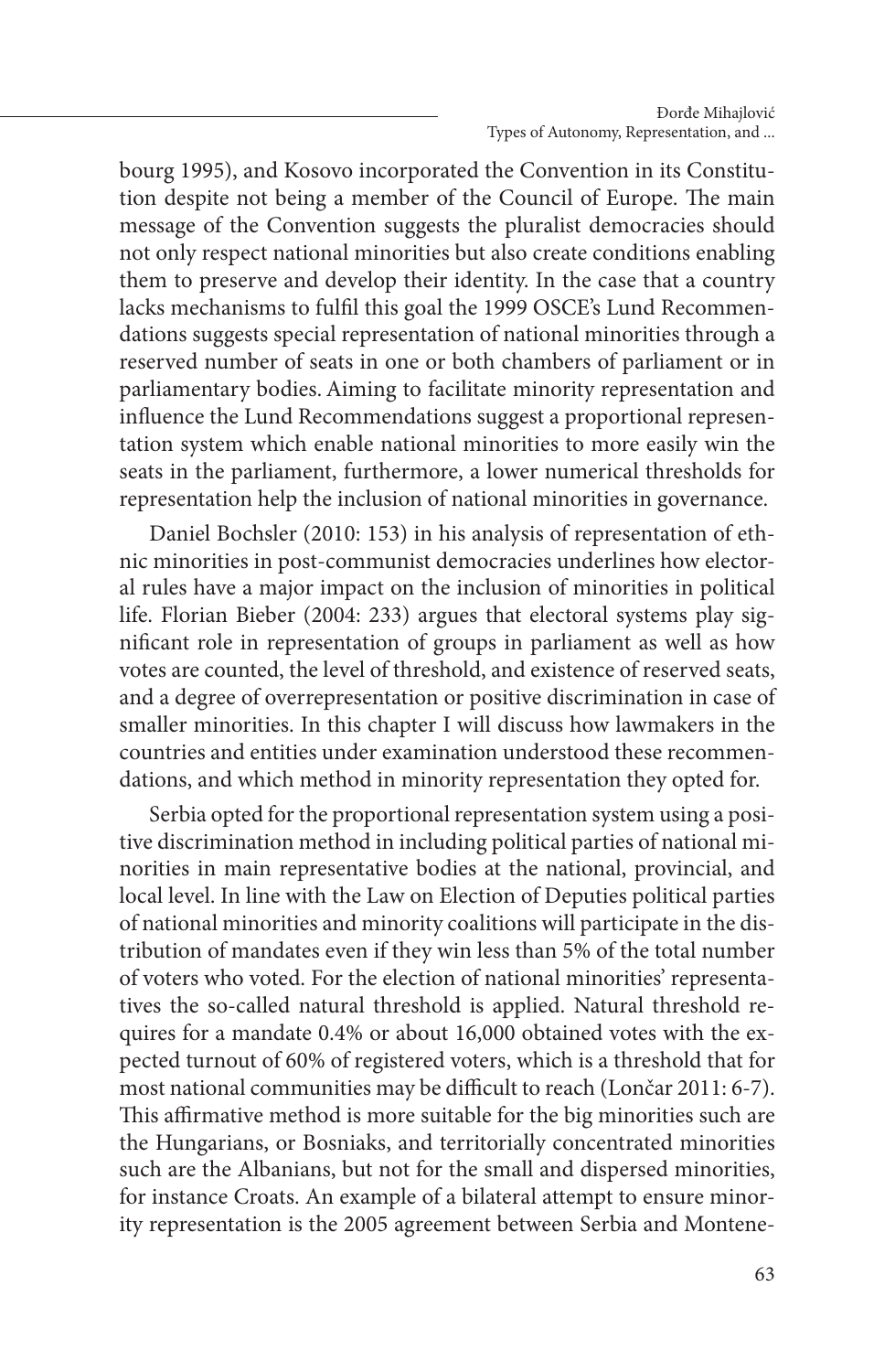gro (S&M) and Croatia aiming equal representation of the Serbian and Montenegrin minority in Croatia, and the Croatian in S&M. Serbs were granted reserved seats in Croatia, and Croats positive discrimination in sense of natural threshold in Serbia.

Furthermore, the affirmative method is omitted when it comes to the number of signatures needed for the National Assembly elections candidacy. The electoral list is confirmed when it is supported by at least 10,000 voters (Law on Election of Deputies). For many small minorities this request is hard to fulfil. According to the Provincial Assembly decision this number is reduced from initial 6,000 to 3,000 signatures.

The differences in attitudes of my interlocutors are expected in this matter as well. While Slaven Bačić (Interview, August 17<sup>th</sup>, 2016) claimed that guaranteed seats are the pivotal factor or *conditio sine qua non* in enjoying minority rights, for Bálint Pásztor (Interview, August  $17<sup>th</sup>$ , 2016) it is unrealistic to seek guaranteed seats due to the fact that it would require constitution changes which are unlikely to happen because of the fear of change to the preamble which states that Kosovo is Serbia. Ksenija Marković (Interview, August 18<sup>th</sup>, 2016) suggested the combination of the guaranteed seats for the small minorities, and the natural threshold for the big minorities. For Nebojša Vladisavljević (Interview, August  $19<sup>th</sup>$ , 2016), on the other hand, the guaranteed seats are a non-democratic and descriptive model, a source of clientelism due to lack of real voters' support.

In order to reserve the parliamentary seats, many minority parties go for pre-election coalitions with nation-wide parties. But in such arrangements the coalition interests are of primary importance, and minority interests of secondary. Minority coalitions are also possible, like the one from the 2012 elections called "All Together" (Svi zajedno) which gathered representatives of several minority parties. The Prime Minister-designate tends to include mainly the Hungarian and Bosniak parties in the government, but such governments are far from being a grand coalition explained by Lijphart.

In conclusion, the positive discrimination method is acceptable for the representation of the big and territorially concentrated minorities (Hungarians, Albanians), but not particularly good for the small and dispersed minorities (Croats, Slovaks). The question will remain whether the guaranteed seats are a good alternative due to a democratic deficit or are not.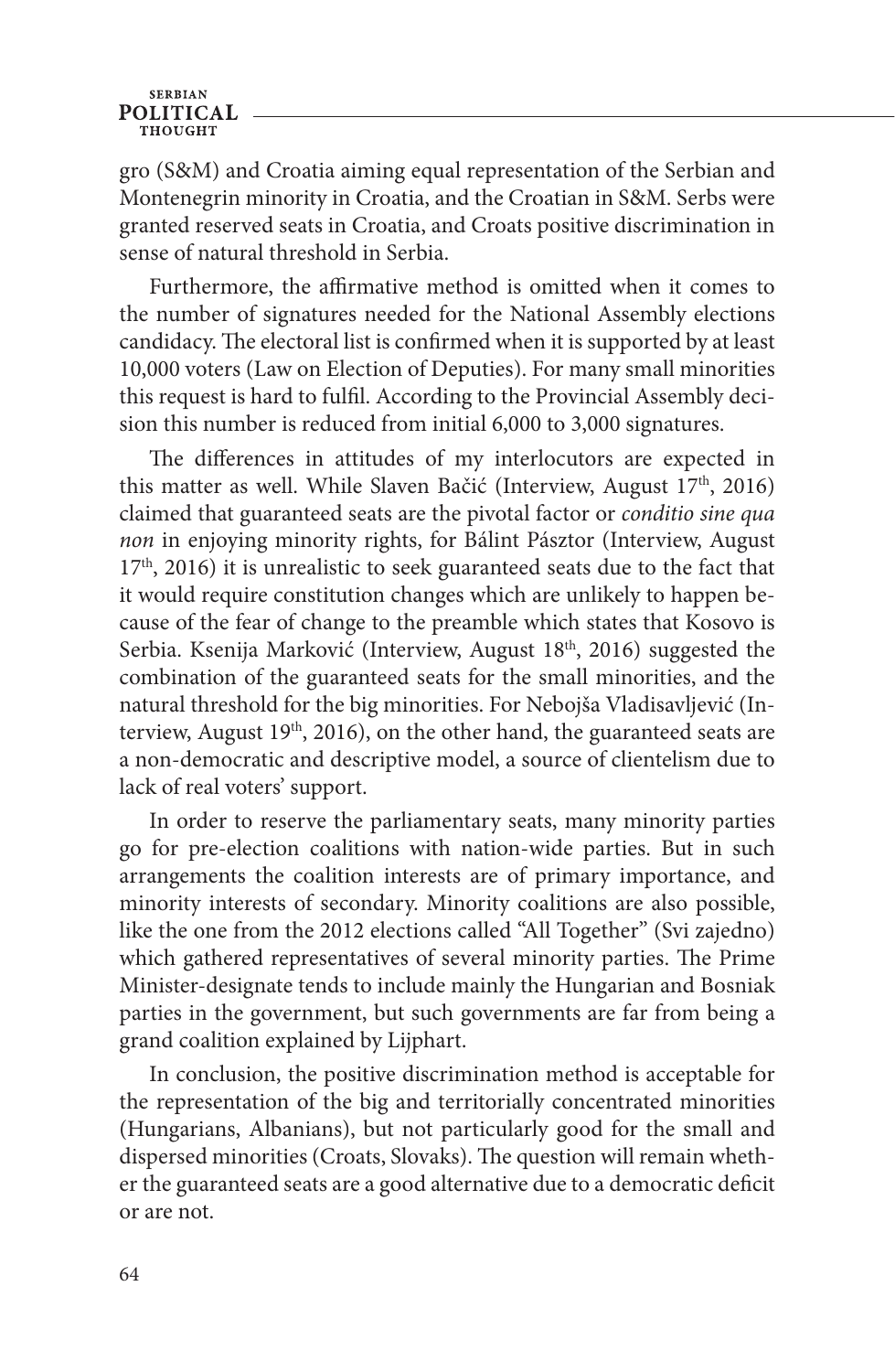Compared with the other counties under examination, only Kosovo through proportional system has reserved parliamentary seats for nonmajority communities. Out of one hundred and twenty seats, twenty seats are guaranteed for the non-Albanian representatives. Following the 2008 Kosovo Constitution Serbs have a minimum of ten seats guaranteed, if the number of seats won is less than ten; the other communities have a minimum number of seats in the Assembly guaranteed as follows: one per Roma, Ashkali, Egyptian, and Gorani community, three seats are guaranteed for the Bosnian community, two for the Turkish community, and one additional seat is awarded to either the Roma, Ashkali or Egyptian community with the highest number of overall votes.

Joseph Marko (2008: 450) stated that the balance between the 'civic' and 'ethnic' elements is achieved by granting ethnic overrepresentation and thereby attempt to create a feeling for 'effective participation' in the exercise of state authority. Thus, under the Constitution communities of Kosovo have guaranteed seats in the executive bodies, i.e. one ministerial position for Serbs, one for others, and there shall be at least two Serb Deputy Ministers, and two Deputy Ministers from other non-majority communities. The absolute veto power for any ethnic group, as was the case in the Dayton Constitution, is omitted and replaced after the 'Badinter' formula of the Ohrid Agreement through a complex system of double majority requirements (Marko 2008: 450). For certain issues it is required the double-majority vote that is the majority of all deputies in the Assembly, and the majority of twenty non-majority representatives in the parliament. This may be perceived as a veto power of non-majority communities but limited on a few issues, for instance education or constitution changes.

I asked my interviewees how they appraised these provisions and Serbian participation in Kosovo institutions. Milica Andrić (Interview, September 05<sup>th</sup>, 2016) stated that there are lots of mechanisms, like the double majority, but they are not used. Ana Marija Ivković (Interview, September  $05<sup>th</sup>$ , 2016) offered the reasons stating that the problem with Serb representatives in Kosovo institutions is lack of popular support due to the widespread boycott of 2014 Kosovo elections by Serbs. Moreover, neither Serbs from North nor from South of Ibar River believe in the statehood of Kosovo, and forcing Serbs to integrate in Kosovo system does not offer solutions to problems but rather provokes new ones. In the same vein, Dijana Hasani (Interview, September 05<sup>th</sup>, 2016) claimed that the representatives of Gorani community are not perceived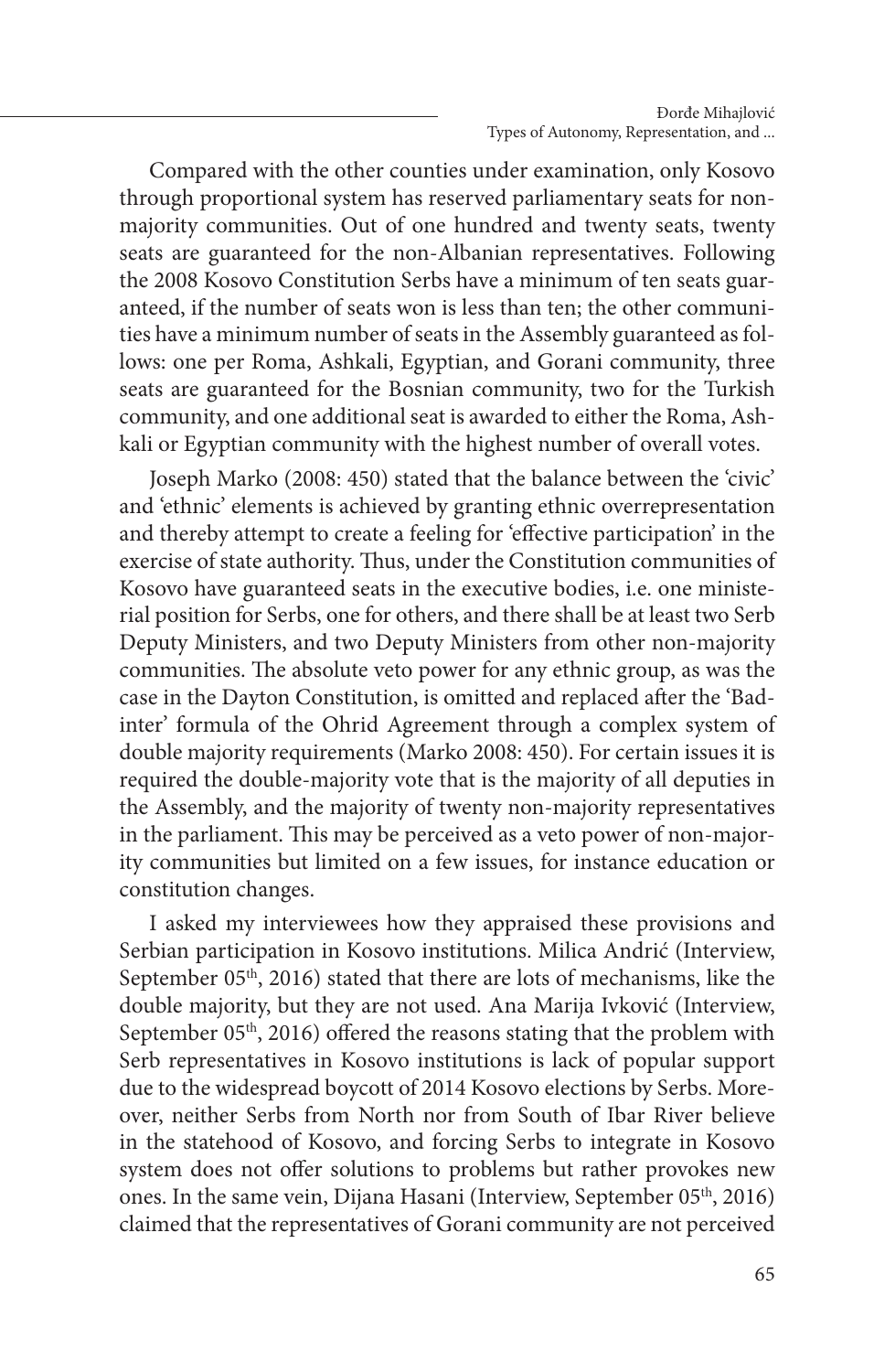as the community's representatives, but rather incompetent. On the other hand Nexhmedin Spahiu (Interview, September 04<sup>th</sup>, 2016) argued that guaranteed seats are a good mechanism because they facilitate the integration in Kosovo society. Spahiu (Interview, September 05<sup>th</sup>, 2016) went further claiming that the problem of Serbs is a double life they are living, as a minority in Kosovo, and as a part of Serbian majority in Serbia. All my interlocutors form Kosovska Mitrovica agreed that no one wants to integrate in the system which is worse than the Serbian.

Despite generous affirmative methods granted to non-majority communities, the integration in Kosovo system and the acceptance of Kosovo statehood are still major challenges for the Serb and Gorani communities in Kosovo, while other minority representatives accepted Kosovo independence and hence fully exercise prescribed rights.

The secondary aim of the Ohrid Framework Agreement after establishing peace was to provide an equal and proportional representation of Albanian and other community in FYR Macedonia. The 2001 amended constitution underlines as a rule the equitable representation of the members that belong to the non-majority communities in public life. In practice this means that if, for instance, Albanians constituted 25% of the total population, then Albanians should occupy this percentage of positions in the state's public administration.

When it comes to the parliamentary elections FYR Macedonia is divided into six electoral districts, each electing twenty deputies with no prescribed threshold but effectively being around 3.5% (Daskalovski, Interview September  $07<sup>th</sup>$ , 2016). This means that there are no guaranteed seats for the non-majority communities. The Albanian parties are acting independently, and face no problems in entering the Sobranie (the Macedonian parliament). But one has to take into account the nature of Macedonian political system which is described in Cohen and Lampe's (2011: 245) words as a 'bipolarized party [system with two] subsystems', where the two ethnic subsystems also include many smaller parties. Thus the channel used to secure the seats in the Sobranie by other minority parties is in making the pre-election coalitions with the two major Macedonian parties, The Internal Macedonian Revolutionary Organization – Democratic Party for Macedonian National Unity (VMRO-DPMNE), and the Social Democratic Union (SDSM). Given that it is expected that the non- majority parties of the Roma, Turks, Serbs, and Bosniaks communities win one seat each per coalition which is two seats per community in total.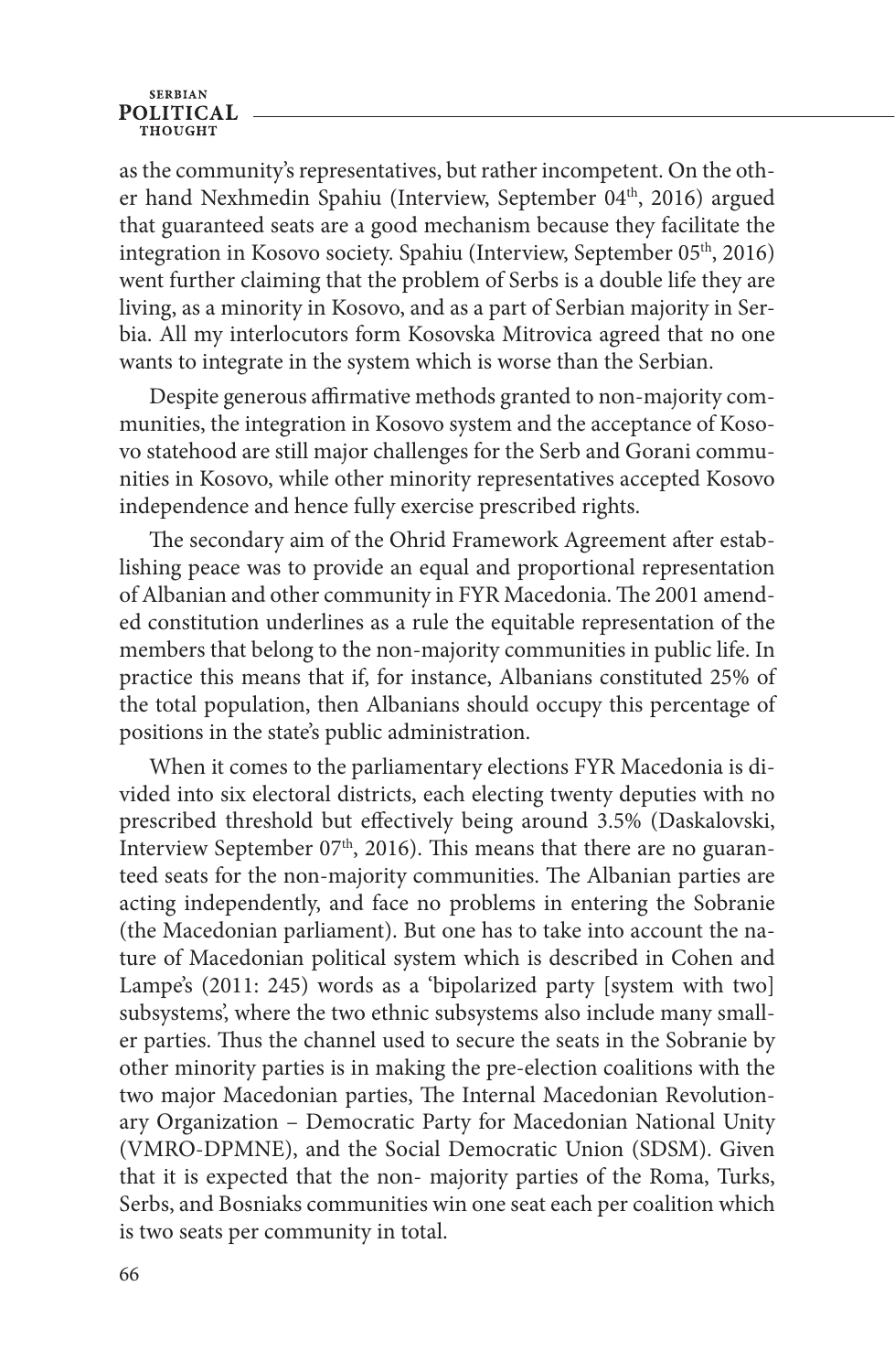Florian Bieber (2004: 238) underlined a key difference between Macedonia, on the one hand, and Kosovo and Bosnia, on the other, and it is in the nature of government coalition building, which can be partly related to the difference between the informal tradition of grand coalition versus the formal requirement of such. Since 1991 the grand coalitions have been established as an informal pattern in constituting the government which include the wining Macedonian party, and the wining Albanian party, plus minority parties on the list of the wining Macedonian party. Limited veto power is exercised through a double minority voting or so-called 'Badinter' in the Sobranie on issues that are tangible for communities, namely for laws that directly affect culture, use of language, education, personal documentation, and use of symbols. The double majority requires majority of all deputies in the Sobranie, and the majority of deputies representing non-majority communities.

For Agon Demjaha (Interview, September 07<sup>th</sup>, 2016) the equal representation provisions are insufficient, due to lack of real influence of Albanians in the decision making and occupying high positions. Zhidas Daskalovski (Interview, September 07<sup>th</sup>, 2016) argued that for ethnic minorities, it is more important to what party they belong than what their ethnic background is. Furthermore, as Kaltrina Selimi (Interview, September 08<sup>th</sup>, 2016) stated MPs are making agreements to ensure seats for themselves, not to represent their community. For Dane Taleski (Interview, September 09<sup>th</sup>, 2016) the system of proportional representation is not a meritorious system, but a spoiled system instead, where employment quota in practice means employment of the Albanian Democratic Union for Integration party members. On the other hand, Veton Latifi (Interview, September  $07<sup>th</sup>$ , 2016) highlighted the accountability problem of Albanian representatives who have lost the link with electorate, and have fallen into nepotism.

The proportional representation, grand coalitions, and a limited veto power are features of FYR Macedonia political system whose aim was to facilitate the warming of inter-ethnic relations, but it created many open questions regarding the efficient implementation of these provisions.

In conclusion, Serbia, FYR Macedonia, and Kosovo adopted the proportional representation system which is differently implemented in each country. Minority parties in Serbia, and FYR Macedonia tend to make pre-election coalitions in order to reserve parliamentary representation. These representatives are to a large extent linked to coalition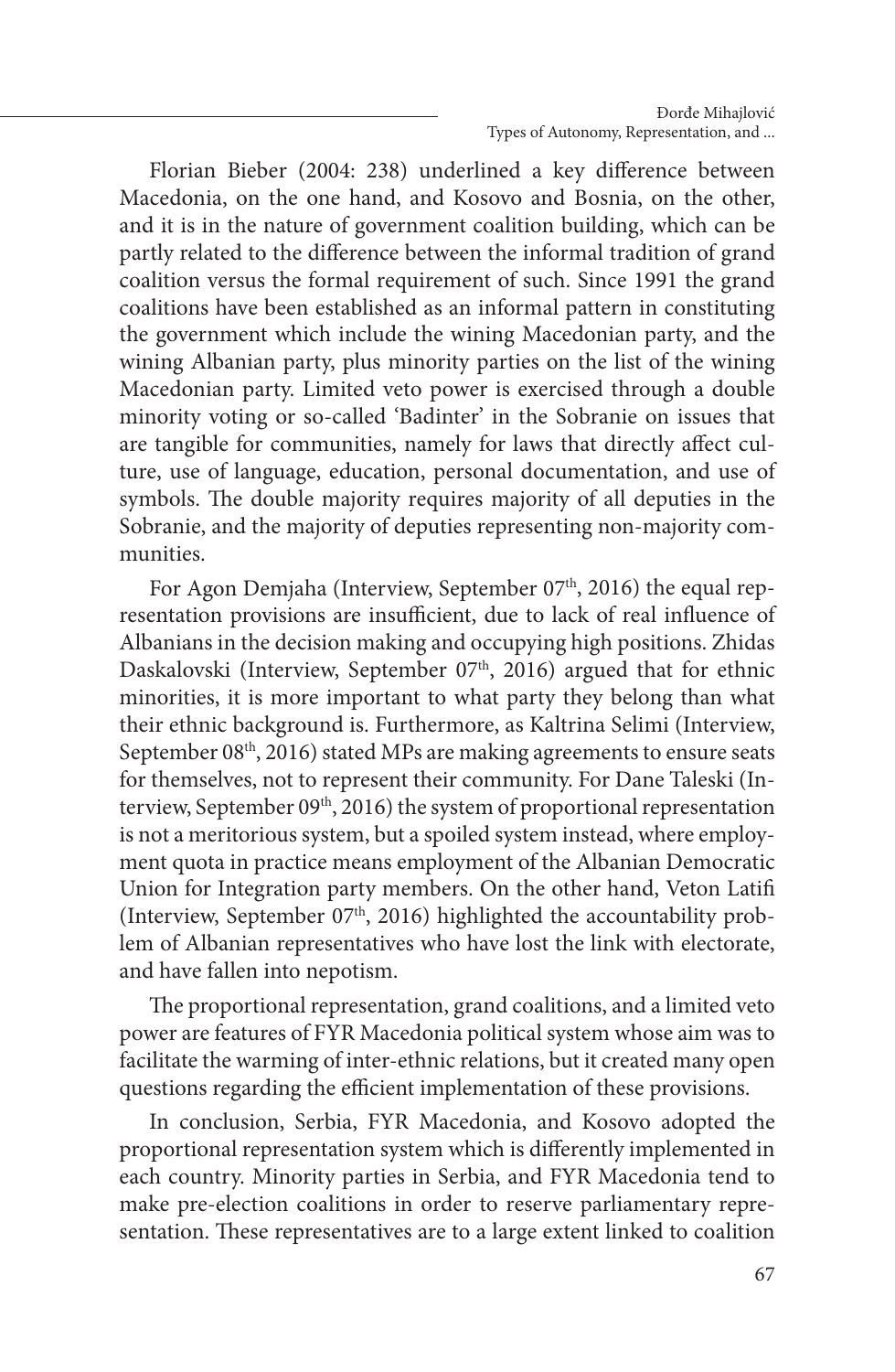agendas not the minority ones. The big communities, namely Hungarians in Serbia and Albanians in FYR Macedonia, face no problems in entering parliaments independently. Kosovo, on the other hand, opted for guaranteed seats in providing representation for non-majority communities. The Kosovo Serbs are in a privileged position due to ten guaranteed seats in comparison with the biggest non-majority communities in Serbia, and FYR Macedonia. The proportionality requirement in Lijphart's consociational democracy model is to a higher extent adopted in FYR Macedonia, and Kosovo, but less in Serbia.

When it comes to the remaining two characteristics of consociational democracy, a grand coalition and the mutual veto, FYR Macedonia, and Kosovo prescribe such arrangements. The key difference between FYR Macedonia, on the one hand, and Kosovo, on the other, is informality in building the grand coalition governments in FRY Macedonia, and formal provisions for it in Kosovo. Due to weak political power of minority parties in Serbia, the grand coalitions explained by Lijphart are non-existent. Furthermore, national minorities in Serbia are exercising veto power neither through national councils nor in the parliament. On the other hand, the double majority voting in FYR Macedonia, and Kosovo leave limited veto powers for the subnational political communities on the issues tangible for these communities.

Taking into consideration only the three characteristics of consociational democracy, proportionality, grand coalition, and mutual veto, FYR Macedonia, and Kosovo are more likely to be considered as consociational democracies than Serbia is.

#### **Participation**

Subnational political communities use different, formal and informal, channels in order their voice to be heard and respected. The formal, conventional way of expressing attitudes is through political parties which gather people of one community. These parties exercise the participation in political life throughout election process and in representative and executive bodies if they are elected. Meanwhile by organizing meetings, party congresses, open discussions, and thus advocating interests of respective communities. Forming community-based non-governmental organizations or the media, and cultural or educational centres, also contribute to opinion shaping of one community. On the other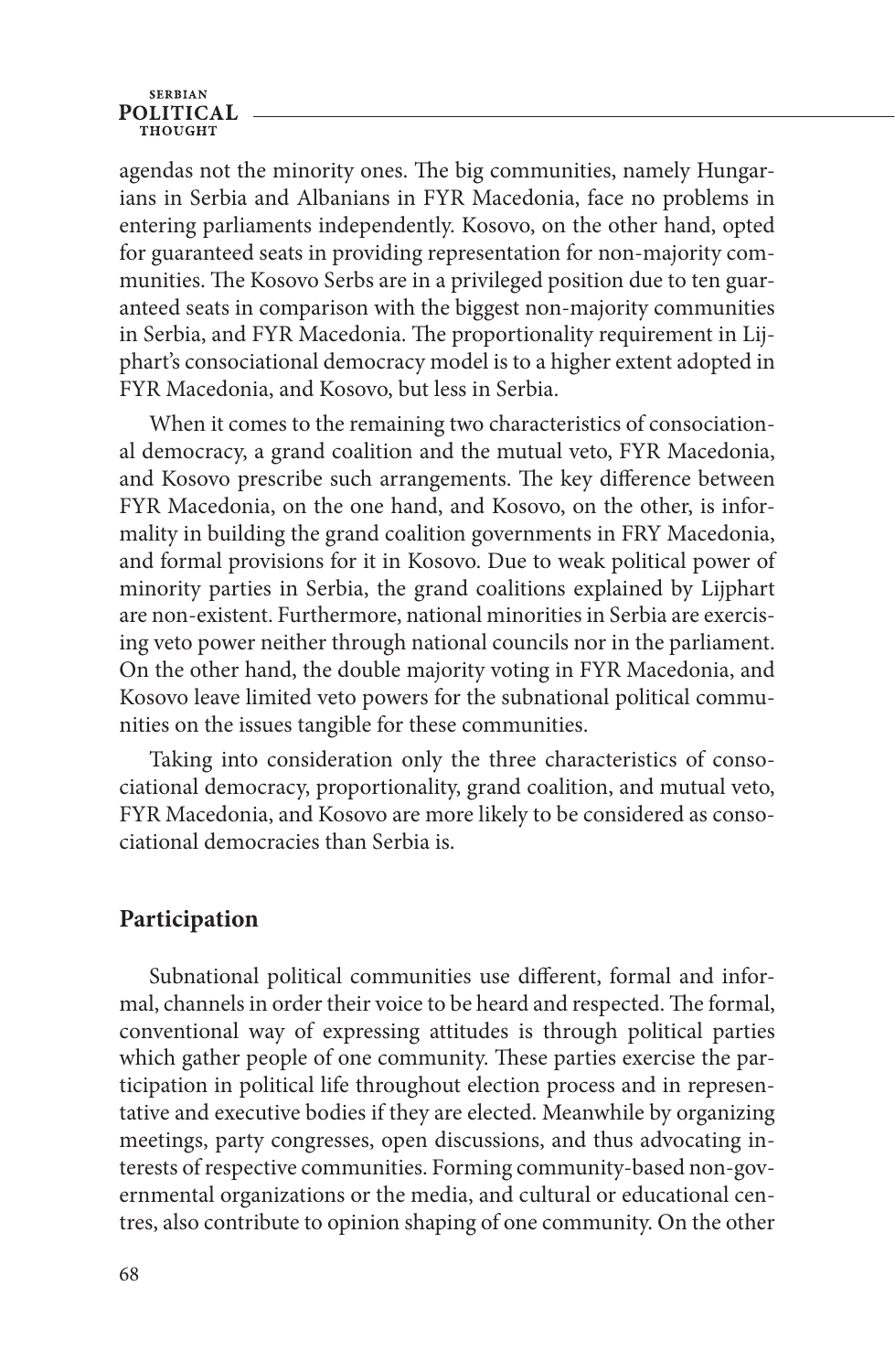hand, the informal channels derive mainly from the traditional nature of the communities. The family-based politics or so-called 'proxy voting' is feature of parochial societies in which *pater familias* determinates political attitudes of family members. It will be seen how in the countries under examination the former fighters of armed conflicts mobilize political body of one community; furthermore the foreign fighters, and radical Islamists are becoming more influential. In countries where around 60% of registered voters take part in elections, signals that another way of expressing the political attitude is abstention.

In fragile societies such as Serbia, FYR Macedonia, and Kosovo alienation of minorities from their state of residence and responses ranging from extraparliamentary organizations to armed secessionist movements have been key challenges to states in recent decades (Bieber 2002/03: 2). Hence Florian Bieber (2002/03: 2) suggests that it is in the interest of state stability to provide for political inclusion of minorities, in order to avoid the consequences of exclusion. The Lund Recommendations highlights how effective participation of national minorities in public life is an essential component of a peaceful and democratic society.

This chapter will elaborate which format of political participation prevails in Serbia, FYR Macedonia, and Kosovo, and to offer the reasons why one community or its parts opted for certain channels of political participation.

The most practised way of inclusion of national minorities in Serbia' political life is political activism through political parties. In order to register a political party of national minority it is enough to have the support of 1,000 voters, which is ten times less than usual requirement (Law on Political Parties).This affirmative method led to proliferation of political parties that represent interests of national minorities. In the Register of Political Parties, out of the total number of 113 parties 68 are minority parties. But only Hungarian, Bosniak, Albanian, and Slovak parties managed to win the seats in the 2016 parliamentary elections without being part of wider coalitions. Hungarian, Bosniak, and for the first time in recent Serbian history the Albanian party has partaken in the government, occupying some of the top ministerial and secretary positions. The reason for minority participation is best described by Bálint Pásztor (Interview, August 17<sup>th</sup>, 2016) stating that as part of opposition, the budget cannot be influenced.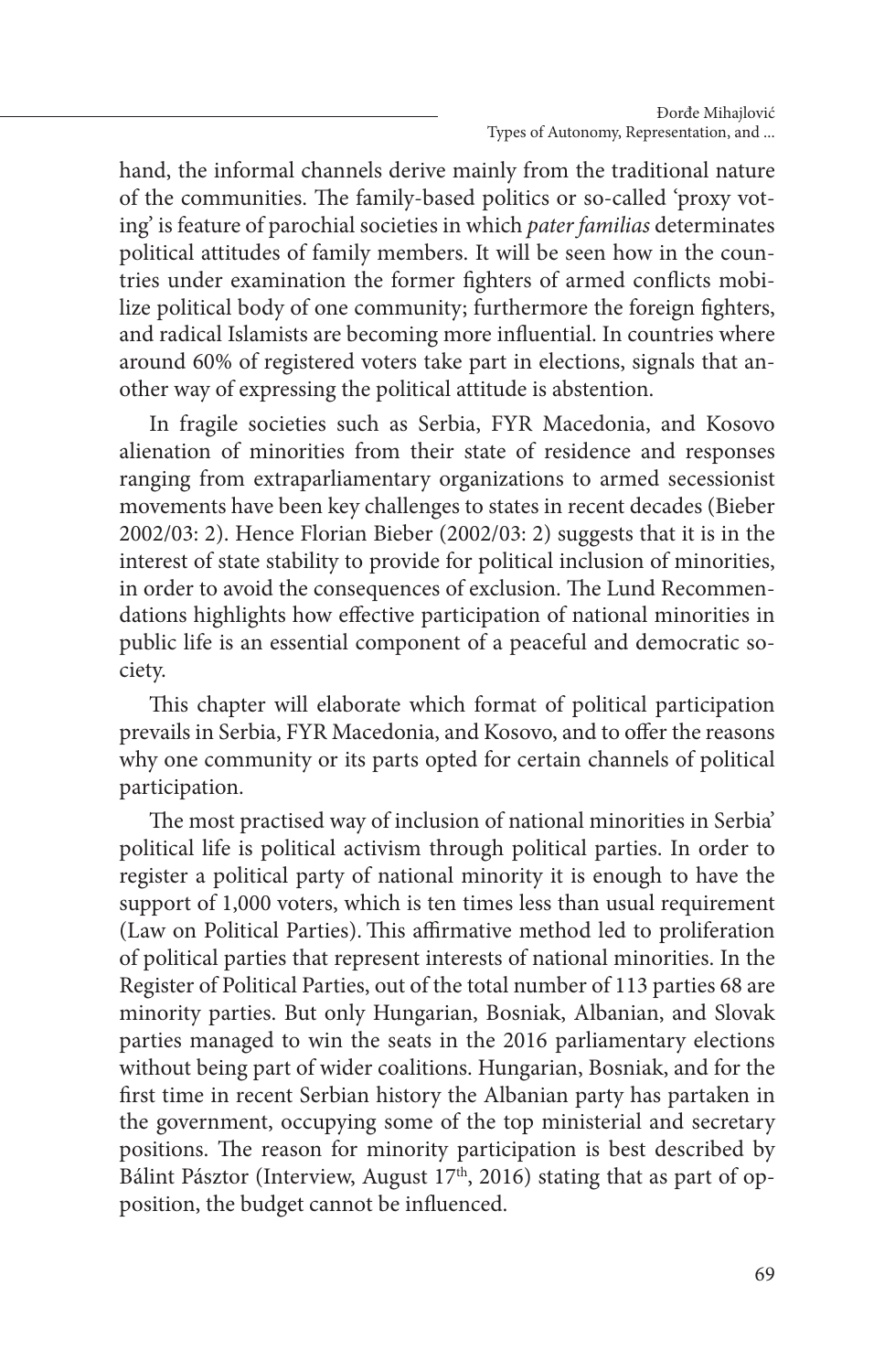When it comes to the unconventional forms of political participation, Nebojša Vladisavljević (Interview, August 19<sup>th</sup>, 2016) singled out the case of the Albanian community in Preševo Valley which is divided into three factions: first Albanians who vote for the Albanian Party for Democratic Action; second supporters of the former fighters who advocate merging with Kosovo; finally young abstainers and NGOs. Ksenija Marković (Interview, August  $18<sup>th</sup>$ , 2016) pointed out that the Bosniak case is similar, the first group supports the moderate politician Rasim Ljajić, the second supports the former mufti Muamer Zukorlić, and the third supports more nationalistic politician Sulejman Ugljanin. However, PM Aleksandar Vučić managed to institutionally integrate all of them, the first is a minister, the second president of parliamentary body for education, and the third president of the national council.

The traditional channel of political parties in mobilizing for political actions prevails in Serbia among national minorities. The fact that more than half of registered political parties are minority parties goes in line with the argument that minority voice can be best heard via political parties.

Political parties are a dominant way of expressing particular community demands in Kosovo, as well. Each non-majority community expresses its voice throughout political parties, and citizens' initiatives. But while Turkish, Bosniak, and RAE (acronym for the Roma, Ashkali, and Egyptian community) parties are actively participating in political life of Kosovo, it is not the case with the Serb parties and to some extent Gorani parties. Until 2014 parliamentary elections parties from North Kosovo had not participated in elections. In these elections Belgrade-backed Srpska Citizens' Initiative (SCI) won seats in parliament, and joined the government as Srpska List (together with Gorani representative). The parties that make the SCI are parties whose headquarters are in Belgrade. On the other hand, the Serb political parties from the South of Ibar River are only active in their local communities, and they were more willing to engage in Kosovo political system. For example, the United Serbian List of Rada Trajković successfully participated in several elections in Kosovo. Nexhmedin Spahiu (Interview, September 04<sup>th</sup>, 2016) offered a reason why it is so arguing that the parties from the south were forced to integrate, because they were geographically closer to Priština, whereas parties from the north did not because of the proximity of Serbia. Dijana Hasani (Interview, September 05<sup>th</sup>, 2016) claimed that even the Srpska List does not reflect Serb participation in Kosovo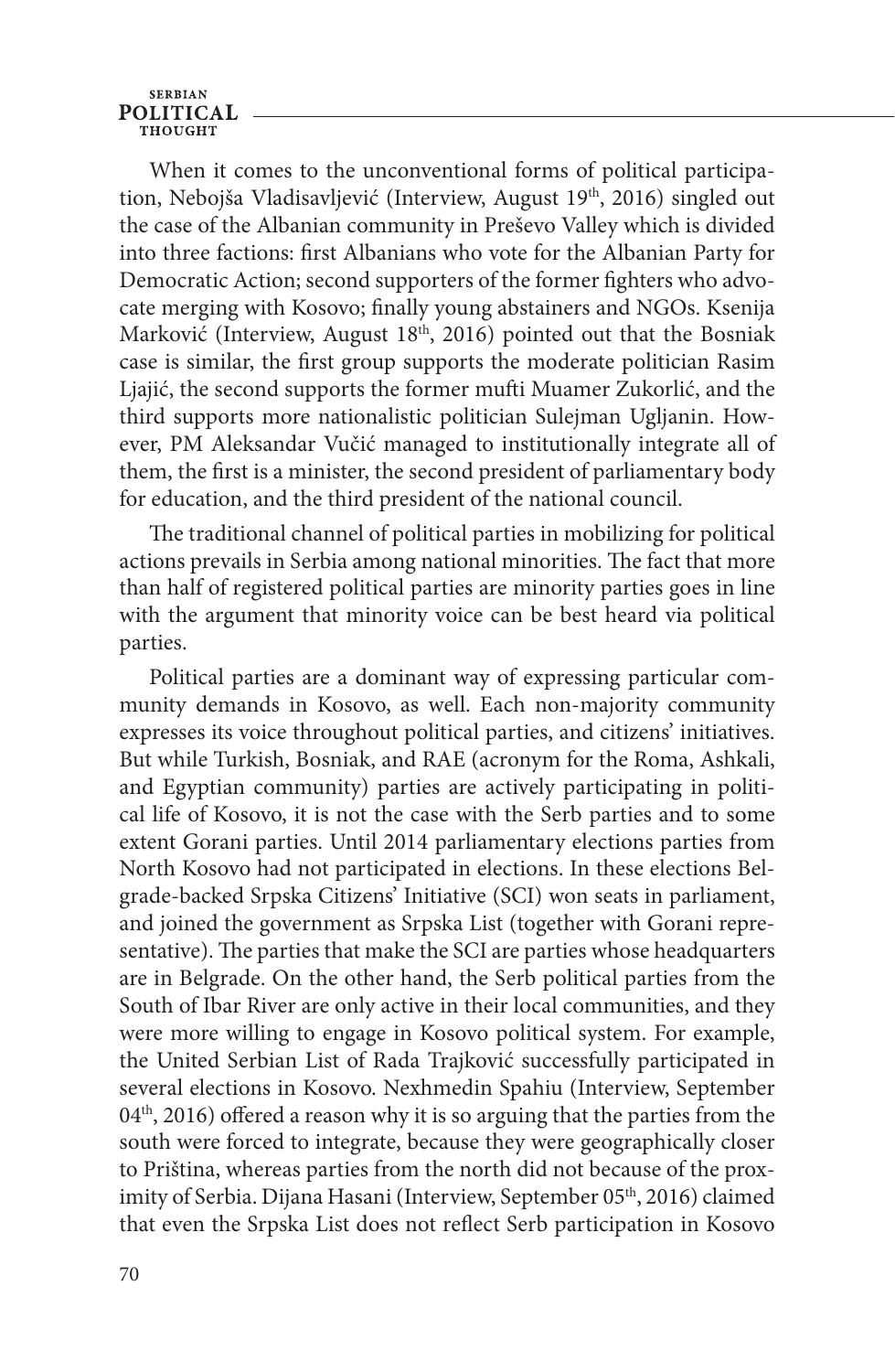institutions, but rather Serbia's participation, furthermore, Hasani also stated that proxy voting is very present in villages.

Milica Andrić (Interview, September 05<sup>th</sup>, 2016) singled out the activism of non-governmental organizations in political life, particularly in the North where more than 650 NGOs are registered, and mainly sponsored by foreign investors in civic sector, whose aim is to make Serbs integrate in Kosovo system. Jovan Aleksić (Interview, September  $04<sup>th</sup>$ , 2016) argued that civic sector in the North is influenced by foreign capital and thus these NGOs are not in service of the citizens but their financiers.

As long as Serbs reject to accept the independence of Kosovo, their participation in its political life will be a farce, and seats will be filled with nonauthentic Serb representatives.

In FYR Macedonia political parties are the most used channel in expressing political opinions. As it was described in the part dedicated to representing one of the major characteristics of Macedonian political life, there are the huge pre-election coalitions which include minority parties, as well.

The key difference between Albanian parties, on the one hand, and the other minority parties, in the other, is a tendency of Albanian parties not to create the coalition agreements with the other parties, and to act independently in the elections. But the Albanian electorate is also divided into two factions. The two ex-leaders of the so-called National Liberation Army Ali Ahmeti and Menduh Thaçi run the two major Albanian parties, the Democratic Union for Integration (DUI) and the Democratic Party of Albanians (DPA). As Agon Demjaha (Interview, September 07<sup>th</sup>, 2016) pointed out everything is divided according to ethnic lines in Macedonia, even political parties and the NGOs, which is bad and sad.

When it comes to informal ways of participation of non-majority communities, the FYR Macedonia's case is slightly different from the cases of Serbia and Kosovo. The reasons behind this are the political activism of, as Zhidas Daskalovski (Interview, September 07<sup>th</sup>, 2016) stated the ISIS fighters in Macedonia, and Wahhabi movement which is popular among the poor, and which tends to control more and more mosques. In the same vein Veton Latifi (Interview, September 07<sup>th</sup>, 2016) argued that Islamic radicalisation sponsored by Turkey and Saudi Arabia is gaining more attention, and influence. On the other hand,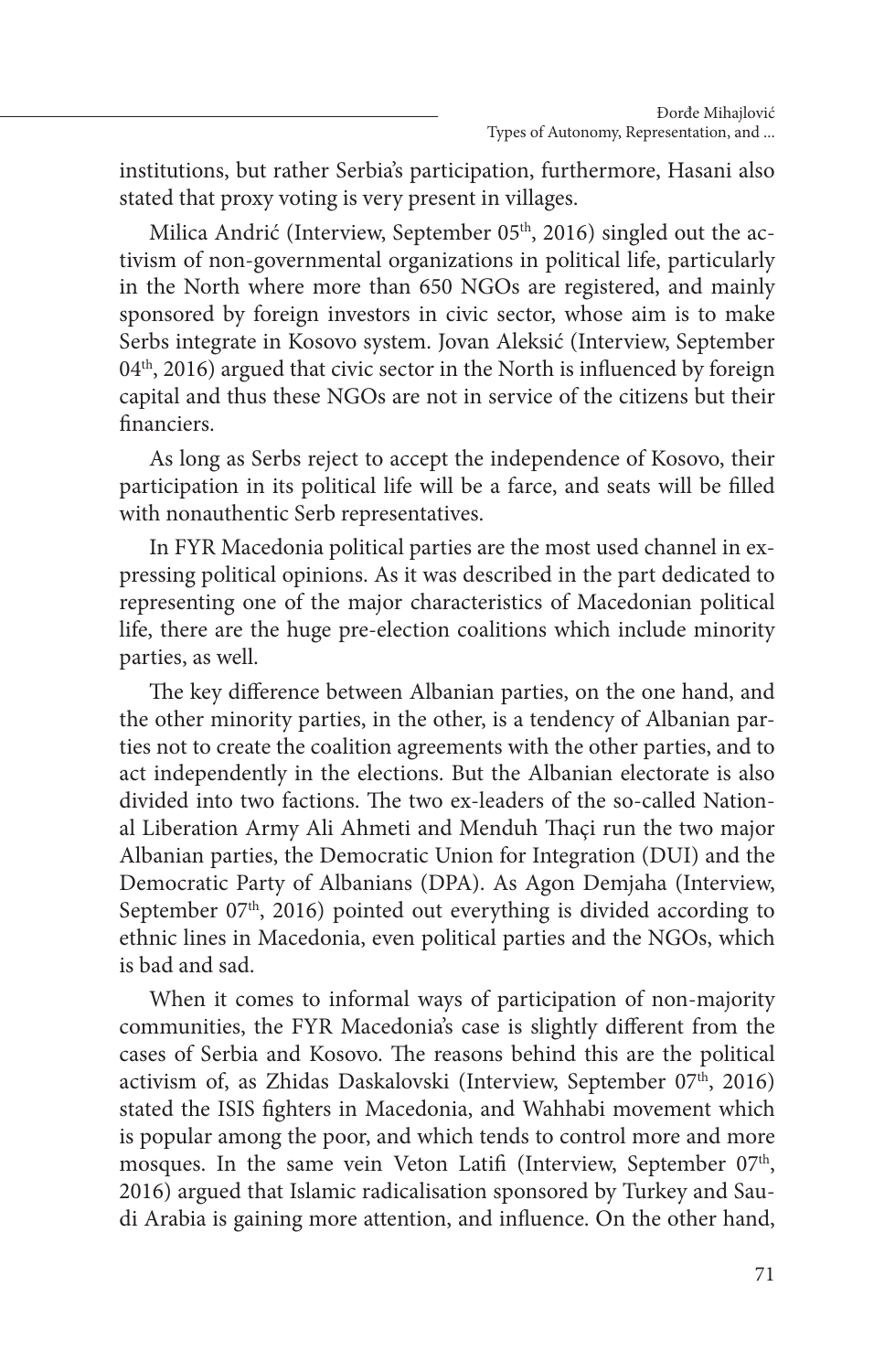Dane Taleski (Interview, September 09th, 2016) underlined the proxy voting as an electoral feature especially in the rural areas. Kaltrina Selimi (Interview, September 08<sup>th</sup>, 2016) blamed the political elites for the creation of the system in which 'only a clientelistic formula works: a job for a family vote.

In conclusion, political parties are the most popular channel of expressing political views among the subnational political communities in Serbia, FYR Macedonia, and Kosovo. All minority parties in Serbia, and FYR Macedonia are actively participating in political life of their respective countries. The problem that minority parties are facing in Serbia and FYR Macedonia is linked with the pre-election coalitions in which minority parties partake, and which serve to fulfil primary nation-wide interests and not minority ones. On the other hand, the alienation of the Serb electorate and their authentic political parties from the Kosovo system has jeopardized attempts to make Kosovo political system functioning in full sense.

The unconventional ways of participation such as proxy voting are mainly noticeable in rural areas. But also in other areas due to high unemployment rates where family vote serves as a concession for the job. Such trends are present in each of the countries and entities under examination. By and large, the minority participation in political life is greatly marred with clientelistic practices. Abstention is a general trend which should also be considered as a political opinion.

A more problematic form of participation in political life is noticeable among the poor Albanians who easily get attracted by returnees from the war-torn counties, or radical Islam protagonists. The attention that these isolated groups are gaining is increasing significantly. That is the reason why the conventional minority participation is of interest to both the country and the non-majority community in order to stay in the safe avenue.

### **Conclusions**

In this part I am going to give a general assessment of Arend Lijphart's consociational democracy applicability in Serbia, FYR Macedonia, and Kosovo. After I have visited five cities and three countries and entities I can answer my research question which concerns the integration of the subnational political communities from the three aspects: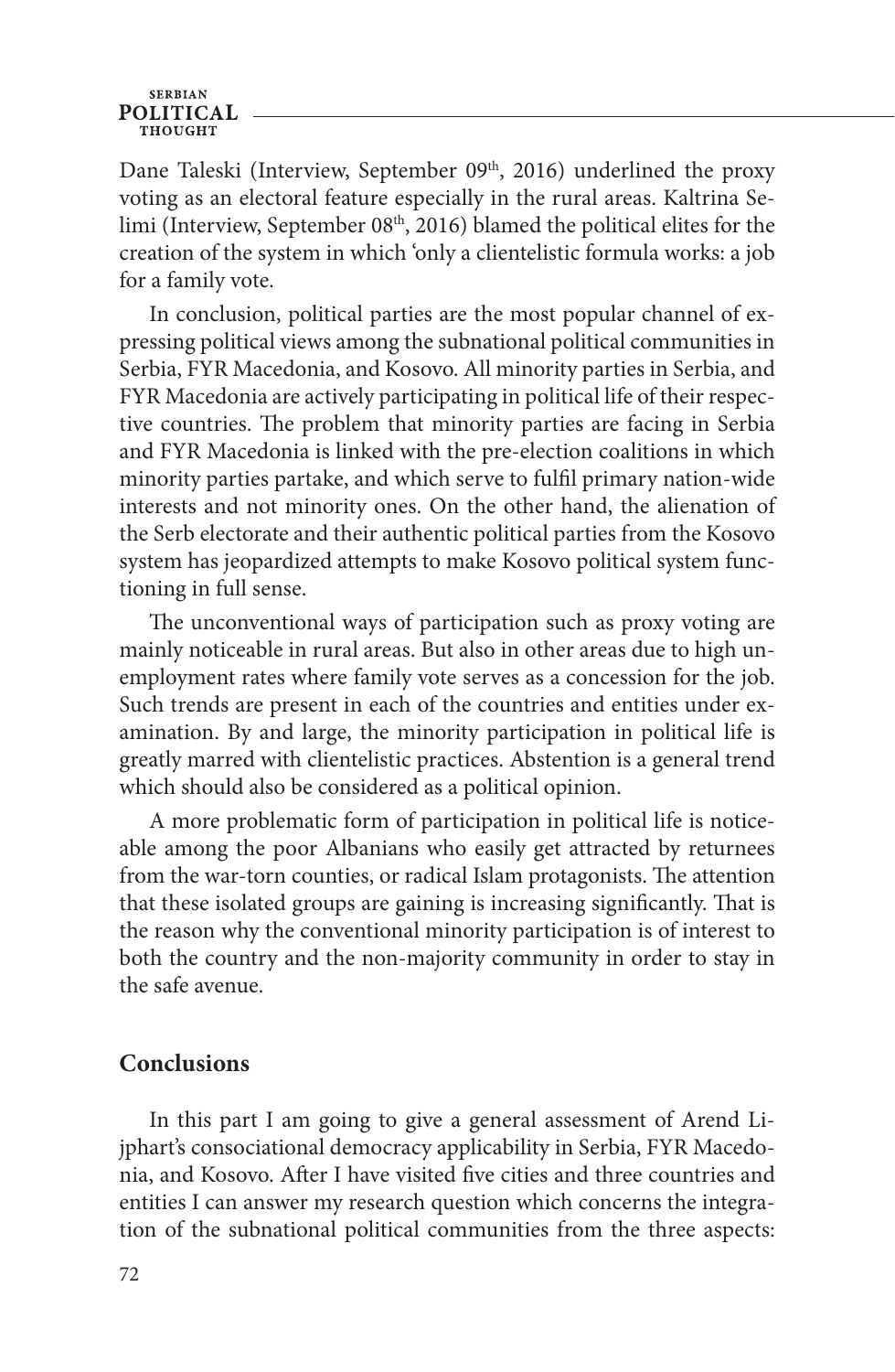autonomy, representation, and participation. Likewise, I going to share my own impressions from the field research.

Serbia, FYR Macedonia, and Kosovo are established as nation states with many minority communities inhabiting these countries. The key difference between FYR Macedonia, on the one hand, and Serbia and Kosovo, on the other is the fact that only the Albanians in FYR Macedonia are a numerically large community. Hungarians in Serbia, and Serbs in Kosovo, despite the attention that they are gaining as the second biggest community, are national minorities in the full sense. As mentioned before, numbers matter in the Balkans.

The data presented above suggests that FYR Macedonia is the closest to being considered as consociational democracy as was explained by Lijphart. Not ideally but among the countries under the examination FYR Macedonia adopted all consociational arrangements. Autonomy is embodied in enhanced competences in ethnically exclusive municipalities, the informal pattern of grand coalitions is respected, as well as formal requirement for double majority voting (limited veto power), proportionality in political representation, and civil service appointments. But despite the fact that the Albanians constitute one fourth of the total population, still Macedonians are in the majority. Thus the ideal prerequisite of the three or four segments in consociational democracy have not been met. The two players' game in FYR Macedonia is the hardest environment for consociational democracy to succeed.

According to my field research, FYR Macedonia is divided tacitly. Due to the geographic concentration of Albanian community in a number of municipalities, the sense of Macedonian statehood is very limited and almost invisible in these regions. FYR Macedonia is from the territorial point of view a bi-national country, but the normative framework does not leave such impression.

From the legal point of view Kosovo might be considered as a limited consociational democracy. The local-level autonomy and possibly the Association/Community of Serbian Municipalities go in line with the autonomy request; proportionality in parliament exist in the form of overrepresentation of the Serbs, whereas Serbs are underrepresented in state bodies; double majority voting leaves the notion of the existence of the limited veto power; and there is the formal requirement for the grand coalitions. But there is no real consociational democracy due to only two communities in the game, and the large numerical difference between the Albanians and Serbs. An additional issue is the Serbs'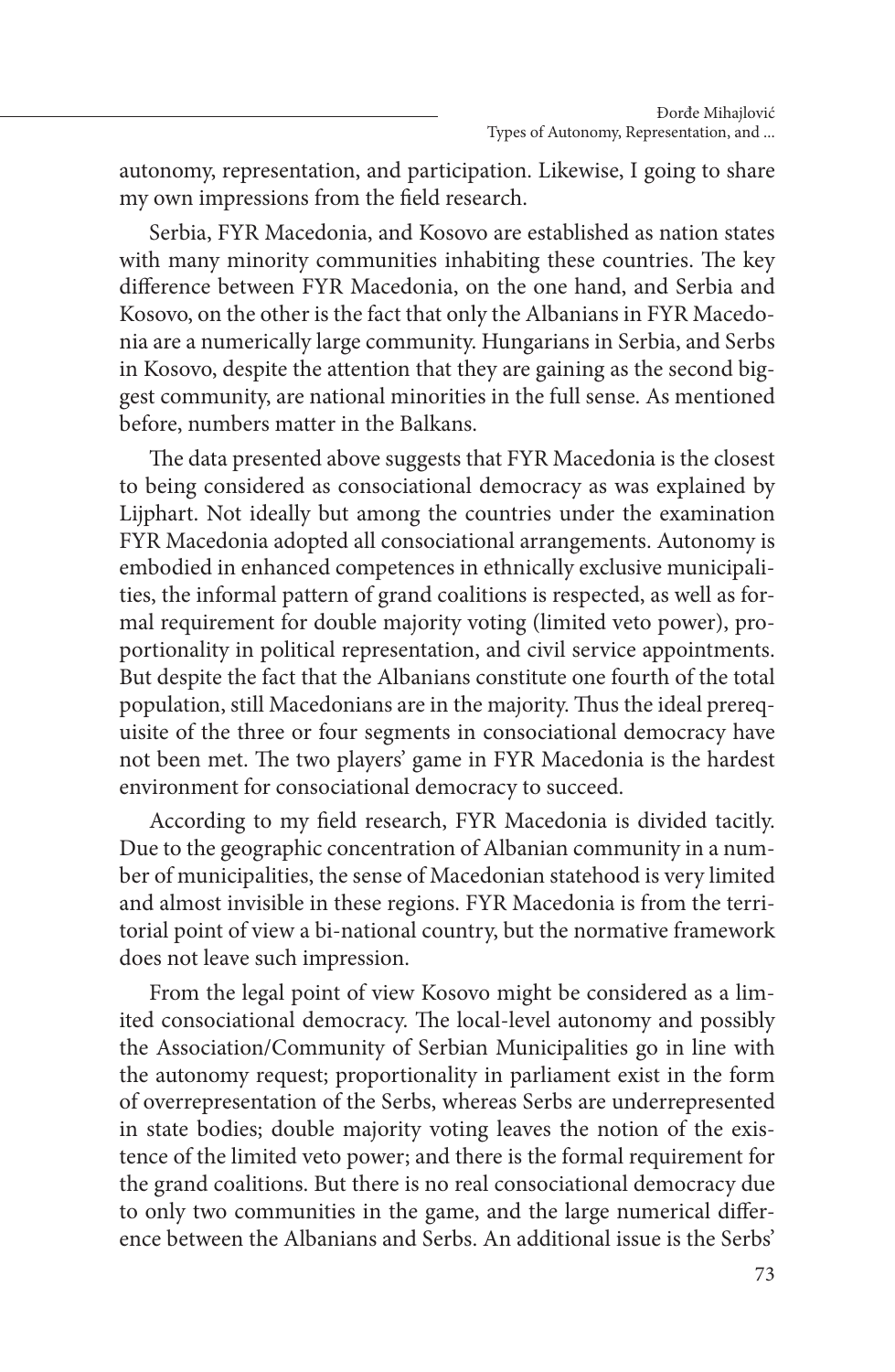refusal to take part in Kosovo system. In the eyes of many Serbs the Srpska List in the Kosovo government represents Belgrade rather than Kosovska Mitrovica in Kosovo institutions.

One needs to take into account the fact that consociational elements adopted in the constitution were brokered by the international community not by the Albanians who declared independence. When the pressure, in my opinion, from the international community stops and Kosovo starts acting independently there will be no reasons for keeping consociational elements in the constitution but to create a system where all non-majority communities will be treated as national minorities in full sense.

Serbia cannot be considered a consociational democracy due to several reasons. National minorities neither in parliament nor in national council exercise any veto power, furthermore grand coalitions despite minority participation in executive body do not exist as explained by Lijphart. Proportional representation exists at a local and provincial level. On the other hand, positive discrimination method is not sufficient for all minorities to be represented in the main state bodies. Of all elements of consociational democracy only cultural autonomy exists. One out of four consociational elements is present in Serbia, which is enough to argue that Serbia is not a consociational democracy. Moreover, the Serbs are the dominant nation; the second biggest are the Hungarians who constitute only 3.5% of the total population, and thus an additional requirement of the number of segments is not fulfilled.

Common to the countries in focus is the fact that ethnic, religious, linguistic, and cultural cleavages coincide. Political parties are the most used channel of expressing minority opinions and demands. Proxy voting is mainly practiced in the rural areas. More dangerous ways of political participation are advocated by the returnees from war-torn countries and radical Islam protagonists. They activism is a common threat which needs to be addressed seriously.

Moreover, the history of armed conflicts, and the presence and influence of the international community are also common features. The Ahtisaari Plan and the Ohrid Framework Agreement came as a followup to the armed conflicts and they were brokered by the international community, the UN, and the US, EU, NATO, respectively. Both of these agreements aimed to bridge the gap between the two biggest communities. The Coordinating body for three southern Serbian municipalities also came in the aftermath of the armed conflict. In Serbia the OSCE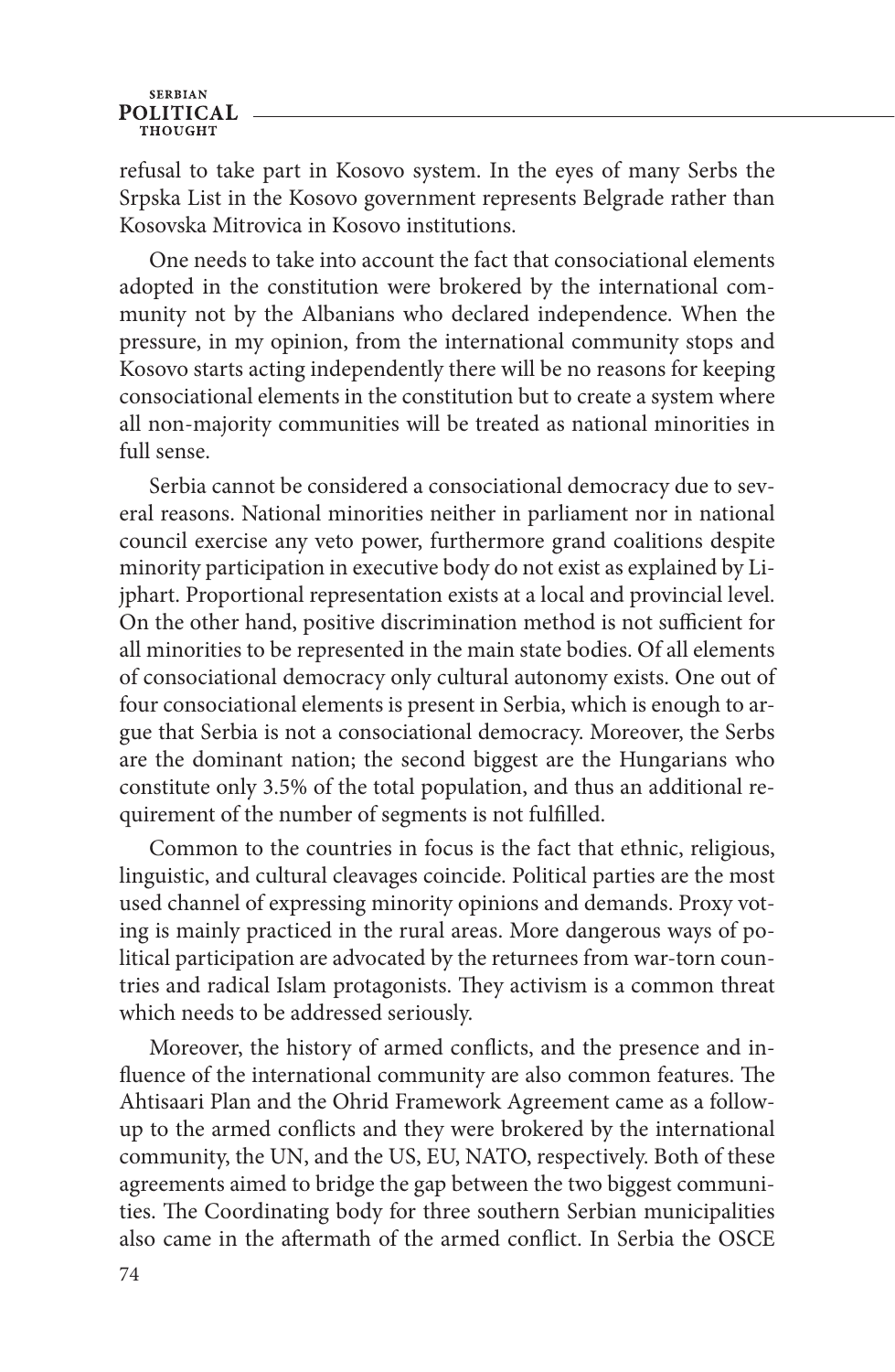played a significant role in organizing trainings for minority representatives in order to help them use the instruments provided for enjoying the cultural autonomy. The role of international community was to ensure peace, bring border stability and preserve the multi-ethnic character of these societies. Peace has been established, borders are stable but in regard with the preservation of the multi-ethnic character I would like to share my own impression.

By conducting field research I realised that the majority and minority communities are segregated, alienated, even ghettoized, and living parallel lives side by side and not together. Perhaps the best examples are the divided cities of Skopje and Mitrovica where the communities are divided by rivers. Crossing a bridge means entering a new cultural, ethnic, linguistic, religious environment with no sense of unity, but division instead, fear of the other, and hatred. Even the moderate citizens from both riverbanks will say "We don't like each other." The notion of multiculturalism has failed in these societies. Legal provisions do not necessarily entail bridging the gap between communities, and in my opinion the ownership of bridging the gap should be in the bottom-up approach, i.e. at the citizens' level not the elite one.

The syndrome of "communicating vessels" is very present in the Balkans. It can be best described by using an example of the Association/ Community of Serbian Municipalities which failed to come to power in Kosovo, and its content is not familiar yet, but it gained significant attention in the region with centrifugal tendencies. Hence Albanians in FYR Macedonia, and those from the Preševo Valley, and the Sandžak Bosniaks would not regret to be granted such form of association. The mirror effects in other similar regions should be taken into account when making any new arrangements that deal with the accommodation of one community. History has taught us that nobody can guarantee that there will not be any new border changes in the Balkans.

Finally, after traveling these countries, doing interviews, reading books and articles, and analysing legal provisions, I can conclude the following: first, I am under the impression, which I leave for another discussion, that just because the once established borders in the Balkans no longer exist, does not mean that these borders have vanished from people's minds; second, nobody wants to be a minority in relation to someone else, every community strive to be a majority somewhere.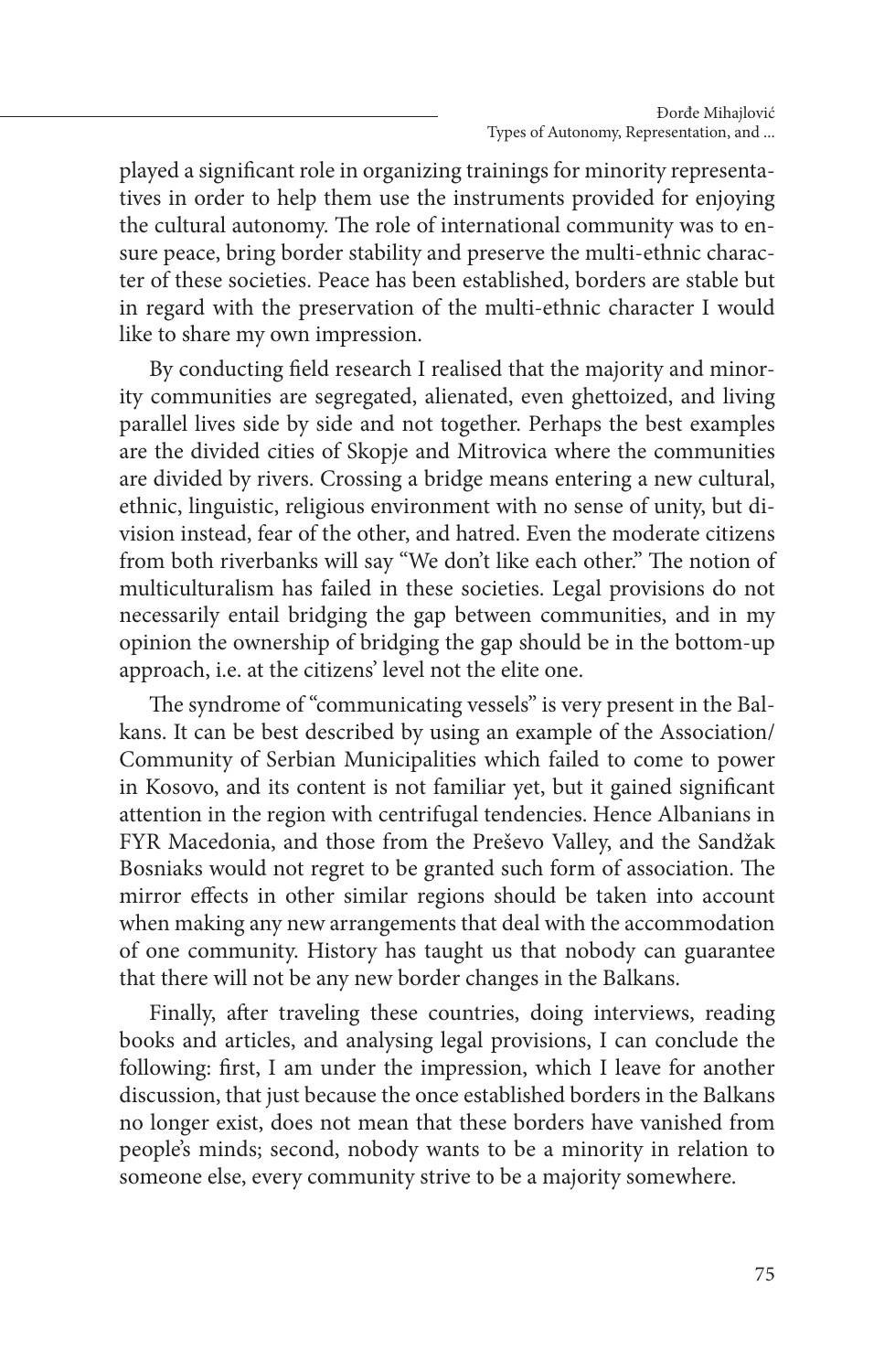# **Bibliography:**

Ahtisaari, M. (2007) *Comprehensive Proposal for the Kosovo Status Settlement*.

- Benedikter, T. (2006) The working autonomies in Europe: An overview and schematic
- comparison, *Hunsor Humans Rights Watch* [online]. Available at: http://www. hunsor.se/dosszie/working\_autonomies.pdf [Accessed 18 July 2016].
- Bieber, F. (2002/03) Balancing Political Participation and Minority Rights: The Experience of the
- former Yugoslavia, *European Centre for Minority Issues*, [online]. Available at: http://pdc.ceu.hu/archive/00001819/01/Bieber.pdf [Accessed 18 July 2016] .
- Bieber, F. (2004) "Power Sharing as Ethnic Representation in Post-conflict Societies: The
- Cases of Bosnia, Macedonia and Kosovo"*.* In: Mungiu-Pippidi, A. and Krastev, I. (eds.) "*Nationalism after Communism. Lessons Learned*", Budapest: CEU Press. pp. 229-246.
- Bochsler, D. (2010) "Electoral Rules and the Representation of Ethnic Minorities in Post-
- Communist Democracies", in: *European Yearbook of Minority Issues Online*, Volume 7 (Issue 1): pp. 153-180.
- Council of Europe (1995) *"Framework Convention for the Protection of National Minorities"*.
- Strasbourg: European Treaty Series- No. 157.
- Cohen, L. J. & Lampe, R. J. (2011) "*Embracing Democracy in the Western Balkans: From*
- *Post-conflict struggles toward European Integrations*". Washington D.C. and Baltimore: Woodrow Wilson Center Press, The John Hopkins University Press.
- Constitution (2008) of the Republic of Kosovo.
- Constitution (1991) of the Republic of Macedonia.
- Law (2011) on Election of Deputies, Official Gazette, Serbia.
- Law (2009) on National Councils of National Minorities, Official Gazette, Serbia.
- Law (2009) on Political Parties, Official Gazette, Serbia.
- Law (2002) on Protection of Rights and Freedoms of National Minorities, Official Gazette, Serbia.
- Law (2006) on the Use Languages, Assembly of Kosovo.
- Law (2008) on Self-governance, Assembly of Kosovo.
- Lijphart, A. (1977) "*Democracy in Plural Society: A Comparative Exploration*". New Haven
- and London: Yale University Press.
- Lončar, J. (2011) Izborna formula i reprezentacija manjina, Projekat 179076 "*Politiĉki*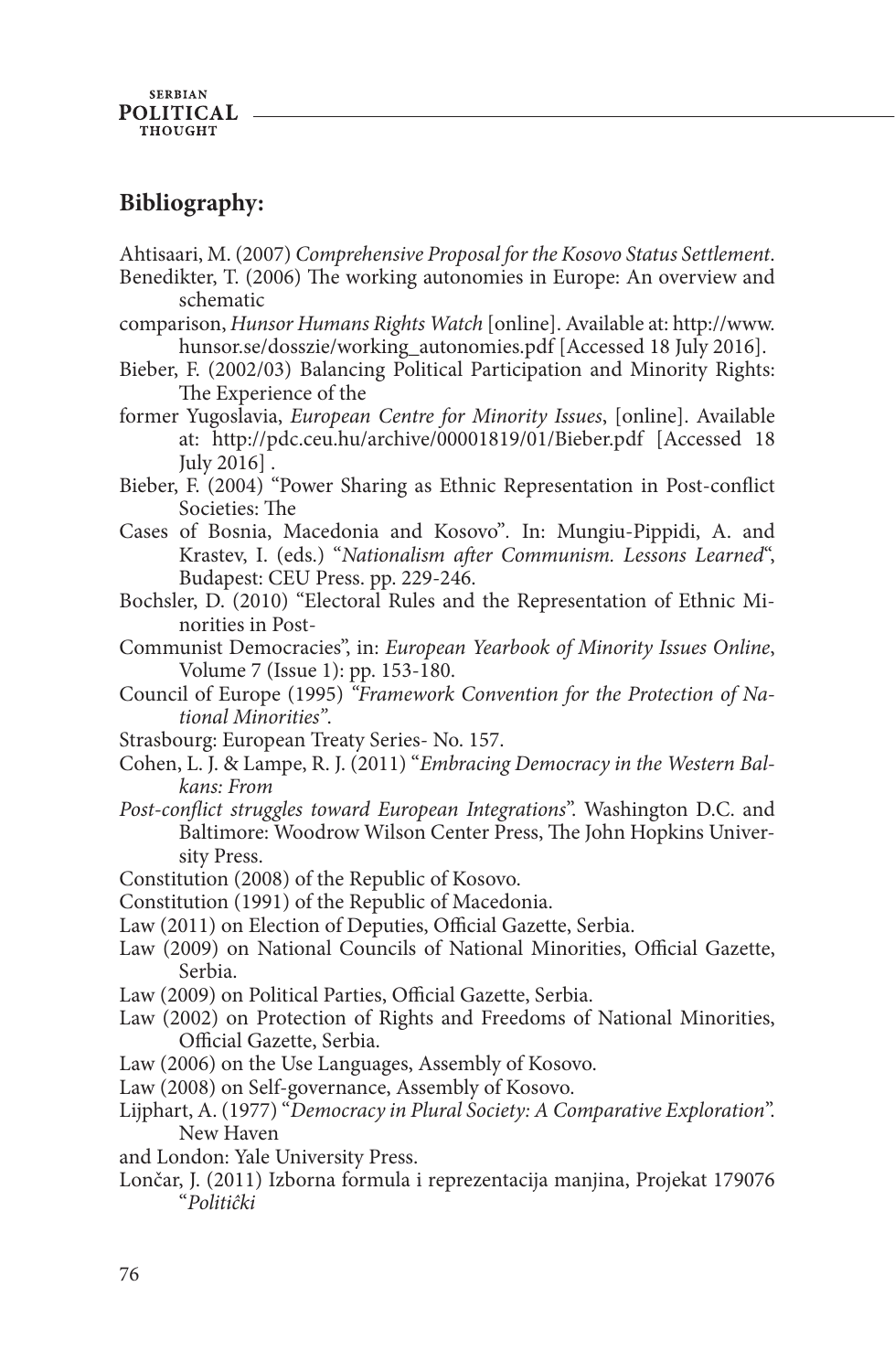- *identitet Srbije u regionalnom i globalnom kontekstu*", Ministarstvo za nauku i tehnološki razvoj Republike Srbije.
- Lyon, A. (2001) "Municipal Decentralisation: Between the Integration and Accommodation
- of Ethnic Difference in the Republic of Macedonia". In Risteska, M., Daskalovski Z. (eds.) "*One Decade after the Ohrid Framework Agreement: Lessons (to be) Learned from the Macedonian Experience*", Skopje: Friedrich Ebert Stiftung and Center for Research and Policy Making. pp. 86-116.
- Malazogu, L, Ejdus, F, Nič, M, Żornaczuk, T. (2014) Integration or Isolation? Northern
- Kosovo in 2014 Electoral Limbo, *Central European Policy Institute*, [online] Available at: https://www.researchgate.net/publication/277544864\_ Integration\_or\_Isolation\_Northern\_Kosovo\_in\_2014\_Electoral\_ Limbo [Accessed 18 July 2016].
- Marko, J. (2008) "The New Kosovo Constitution in a Regional Comparative Perspective", in:
- *Review of Central and East European Law*, 33, pp. 437-450.
- OSCE (1999), *"The Lund Recommendations on the Effective Participation of National*
- *Minorities in Public Life & Explanatory Note"*.
- Provincial Assembly Decision on the Election of Deputies to the Assembly of the Autonomous
- Province of Vojvodina.

#### List of Interviews

#### *Serbia*

- 1. Slaven Bačić, Subotica, August 17<sup>th</sup>, 2016
- 2. Bálint Pásztor, Subotica, August 17<sup>th</sup>, 2016
- 3. Ksenija Marković, Belgrade, August 18<sup>th</sup>, 2016
- 4. Nebojša Vladisavljević, Belgrade, August 19<sup>th</sup>, 2016
- 5. Jelena Marjanović, Belgrade, August 22<sup>nd</sup>, 2016

#### *Kosovo*

- 6. Nexhmedin Spahiu, Mitrovica South, September 04<sup>th</sup>, 2016
- 7. Jovan Aleksić, Mitrovica North, September 04<sup>th</sup>, 2016
- 8. Milica Andrić, Mitrovica North, September 05<sup>th</sup>, 2016
- 9. Dijana Hasani, Mitrovica North, September 05<sup>th</sup>, 2016
- 10. Ana Marija Ivković, Mitrovica North, September 05<sup>th</sup>, 2016

#### *FYR Macedonia*

- 11. Agon Demjaha, Skopje, September 07<sup>th</sup>, 2016
- 12. Zhidas Daskalovski, Skopje, September 07<sup>th</sup>, 2016